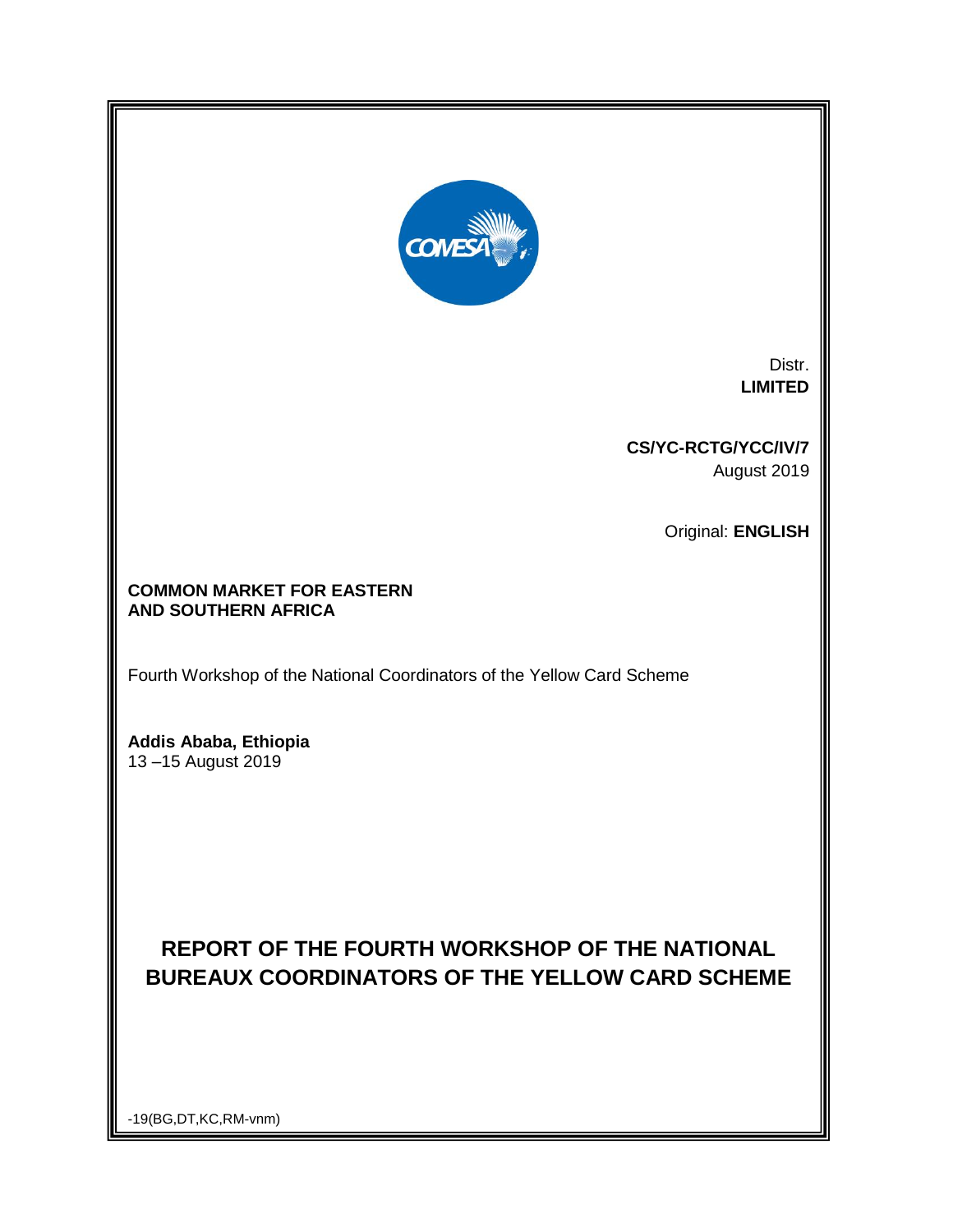# I. **INTRODUCTION**

1. The Fourth Workshop of the National Coordinators of the Yellow Card Scheme to review the Yellow Card Scheme instruments was held from 13<sup>th</sup> to 15<sup>th</sup> August 2019, in Addis Ababa, Ethiopia, at the Ethiopian Skylight Hotel.

# II. **ATTENDANCE, OPENING OF THE MEETING, ADOPTION OF THE AGENDA AND ORGANISATION OF WORK**

# **Attendance**

2. The workshop was attended by Yellow Card Coordinators, National IT focal persons from Burundi, DR Congo, Djibouti, Ethiopia, Eritrea, Kenya, Rwanda, Uganda and Zambia. Also in attendance were representatives from ZEP-RE- Pool Managers of the Yellow Card Scheme, COMESA Secretariat, and representatives from Primary Insurance companies from the Ethiopian Insurance Industry. The list of participants is attached to this report as Annex I.

# **Opening of the Meeting** *(Agenda item 1)*

3. The Workshop was officially opened by Honourable Mulu, G/Egzabher, State Minister for the Ministry of Transport of the Federal Democratic Republic Ethiopia. In her opening remarks, she welcomed the participants to Addis Ababa, Ethiopia and wished them a pleasant stay.

4. The Honourable Minister underscored the importance of the Yellow Card Scheme to intratransit traffic in the region and its impact on intra-COMESA trade and tourism as evidenced by its wide usage. She praised the Insurance Industry in the COMESA Region for the successful implementation of the Yellow Card Scheme and expressed satisfaction on the achievements recorded by the Scheme.

5. She pointed out some of the challenges of the Yellow Card Scheme and emphasized on the need to review the Instrument in line with the implementation of the digital Yellow Card. She also welcomed the workshop as a technical enrichment exercise which should be appreciated by all in the operations and administration of the Scheme and called upon the participants to come up with measures to address issues of the Yellow Card Scheme.

6. In conclusion, the Honourable Minister thanked the COMESA Secretariat for organizing the workshop in Ethiopia and wished all the participants a fruitful deliberation.

7. Earlier, the representative of COMESA Secretariat, Mr. Berhane Giday, Chief Programme Officer (CPO) of the Yellow Card and RCTG Schemes, on behalf of Ms. Chileshe Mpundu Kapwepwe, the Secretary General of COMESA, joined the Chairperson in welcoming all the participants to the Fourth Workshop of the National Coordinators of the Yellow Card Scheme. He also extended a special welcome to the delegate from the National Bureau of Eritrea, who was attending a Yellow Card Meeting for the first time after long period of absence.

8. Mr. Giday informed the workshop that COMESA was working on establishing a COMESA digital Free Trade Area (DFTA) for the twenty one COMESA Member States whose focus is on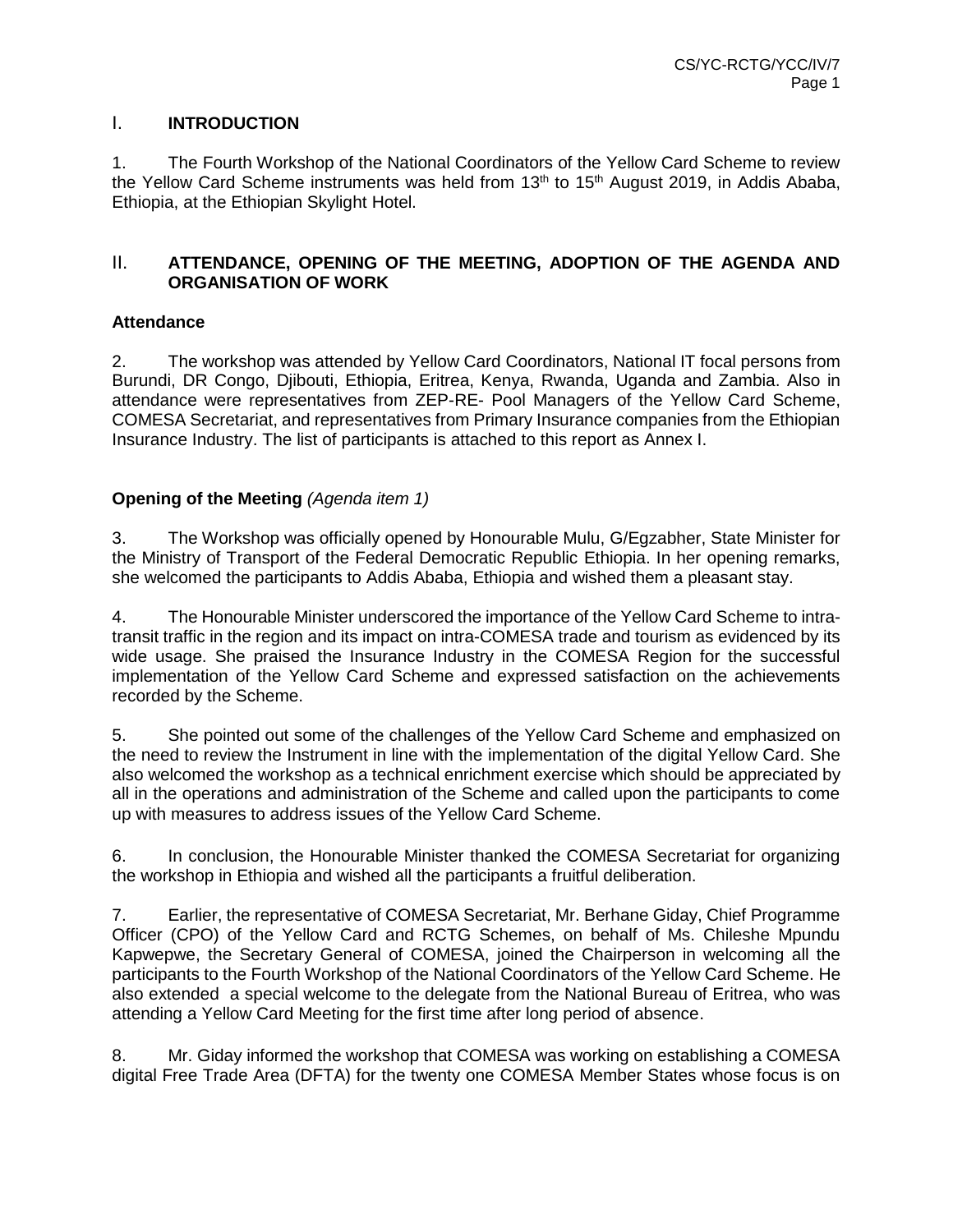three thrusts, namely: E-trade, E-Logistics and E-Legislation. He further informed the workshop that the DFTA as an online platform would enable buyers and sellers in the region to trade online.

9. The CPO stated that inline with the DFTA initiative, the COMESA Yellow Card Secretariat had been working hand in hand with National Bureaux for the last two years to develop and rollout the digital Yellow Card platform which is now operational in all the Yellow Card Members countries.

10. In concluding his statement, the Chief Programme Officer called upon the participants to thoroughly review the Yellow Card instruments taking into account the decisions and recommendations of the Council of Bureaux and Management Committee meetings and implementation of the digital Yellow Card.

11. The delegate from the National Bureau of Zambia, Mrs. Mavis Ndumba, the Manager Motor, Marine and Aviation Department of ZSIC General Insurance and Yellow Card National Coordinator for Zambia moved a vote of thanks on behalf of the delegates. In passing her vote of thanks, Mrs. Ndumba thanked the Guest of Honour, Honourable Mulu G/Egzabher for finding time from her busy schedule to come and officiate at the opening of the Fourth Workshop of the National Bureaux Coordinator of the Yellow Card Scheme. She also thanked the National Bureau of Ethiopia, Ethiopian Insurance Corporation (EIC) for hosting the workshop and for the warm reception accorded to the delegates since their arrival in Addis Ababa, Ethiopia. She then assured the Guest of Honour that the workshop will thoroughly review the Yellow Card instruments and come up with proposals that would enhance the efficiency of operation of the Yellow Card Scheme.

# **Adoption of the Agenda and Organisation of Work** *(Agenda item 2)*

- 12. The meeting adopted the following Agenda:
	- 1. Opening of the Meeting
	- 2. Adoption of the Agenda and Organisation of Work
	- 3. Transformation through Digitalization
	- 4. Digital Yellow Card Reviewing the Production and Claims Modules
	- 5. Proposed changes in the Yellow Card Scheme Instruments
	- 6. Reviewing of the Yellow Card Scheme Instruments:
		- a. The Protocol on the Establishment of a Third-Party Motor Vehicle Insurance Scheme
		- b. The Inter-Bureaux Agreement for the Implementation of the Third-Party Motor Vehicle Insurance Scheme
		- c. The Manual on the Operations of the Yellow Card Scheme and Reinsurance Pool, and
		- d. Rule of procedures of the Council of Bureaux
	- 7. Reviewing of the Reinsurance Pool Instruments of the Yellow Card Scheme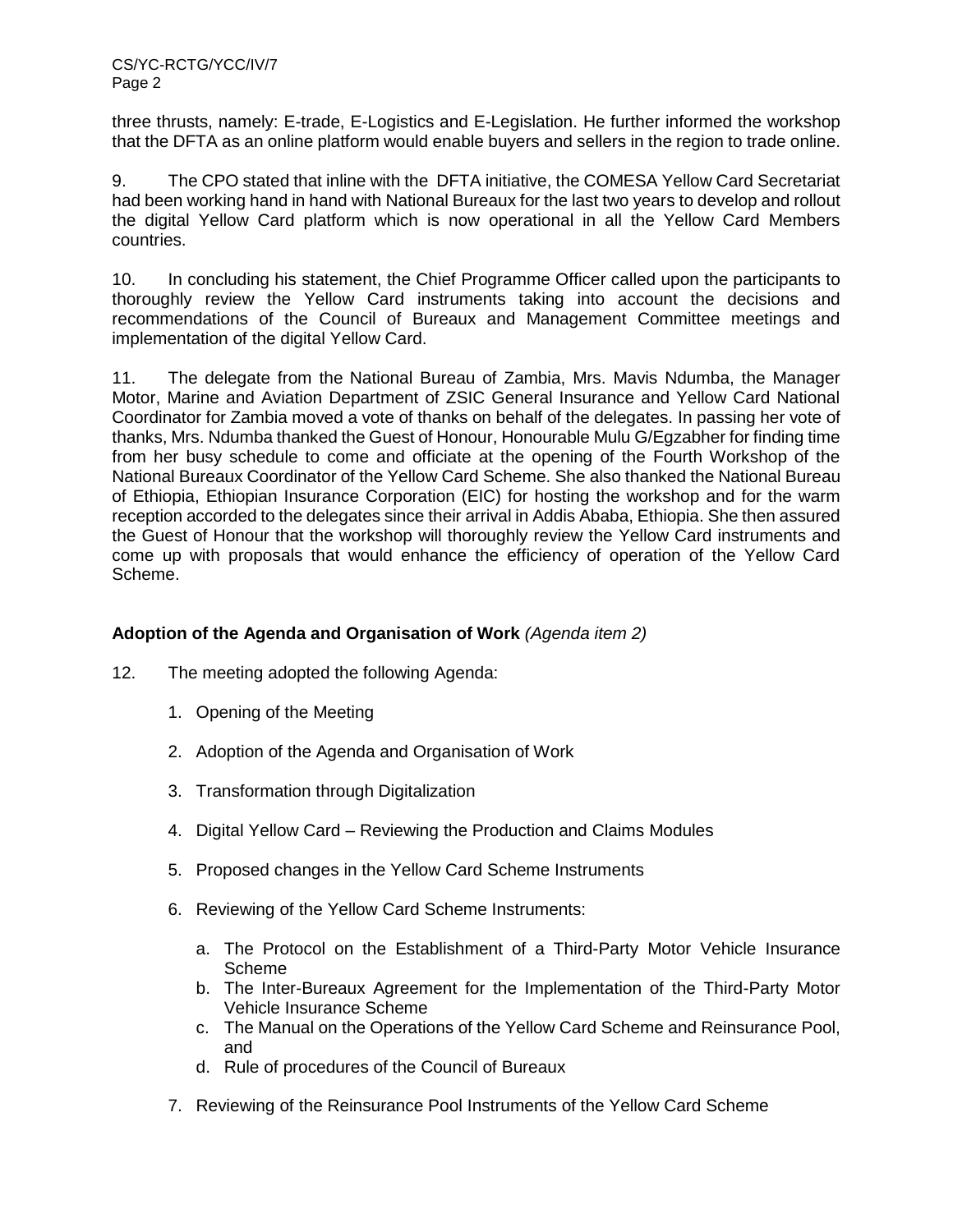- a. The Constitution of the COMESA Yellow Card Reinsurance Pool
- b. The COMESA Yellow Card Reinsurance Pool Management Agreement, and
- c. Rule of procedures of the Management Committee of the COMESA Yellow Card Scheme
- 8. Any Other Business
- 9. Adoption of the Report and Closure of the Meeting
- 13. The meeting agreed on the following working hours:

# **Tuesday, 13th August 2019**

09.00 hours - 13.00 hours - Morning 14.00 hours – 17.30 hours - Afternoon

#### **Wednesday, 14th August 2019**

09.00 hours - 13.00 hours - Morning 14.00 hours – 17.30 hours – Afternoon

# **Thursday, 15th August 2019**

Free morning for delegates

16.0 – 17.00 hours – Adoption of the Report and Closure of the Meeting

# **III. ACCOUNT OF PROCEEDINGS**

#### **Transformation through Digitalization** *(Agenda item 3)*

14. A representative of the Secretariat made a power point presentation on the Transformation through Digitalization. In doing so, he informed the workshop of the overall direction, objectives and focus of Digitalization and highlighted the opportunities and challenges of embracing Digitalization. The meeting was further informed of the past and present performance of the Yellow Card Scheme and the future planned targets and strategic objectives designed to achieve the planned outcome of transformation of the Yellow Card Scheme through Digitalization.

15. The workshop was further informed that the success of the transformation through digitalization and strategic plan depends on the following success factors namely: allocation of adequate resources, leadership, capacity building, empowering workers, upgrading tools and communication.

16. The workshop noted the presentation with appreciation.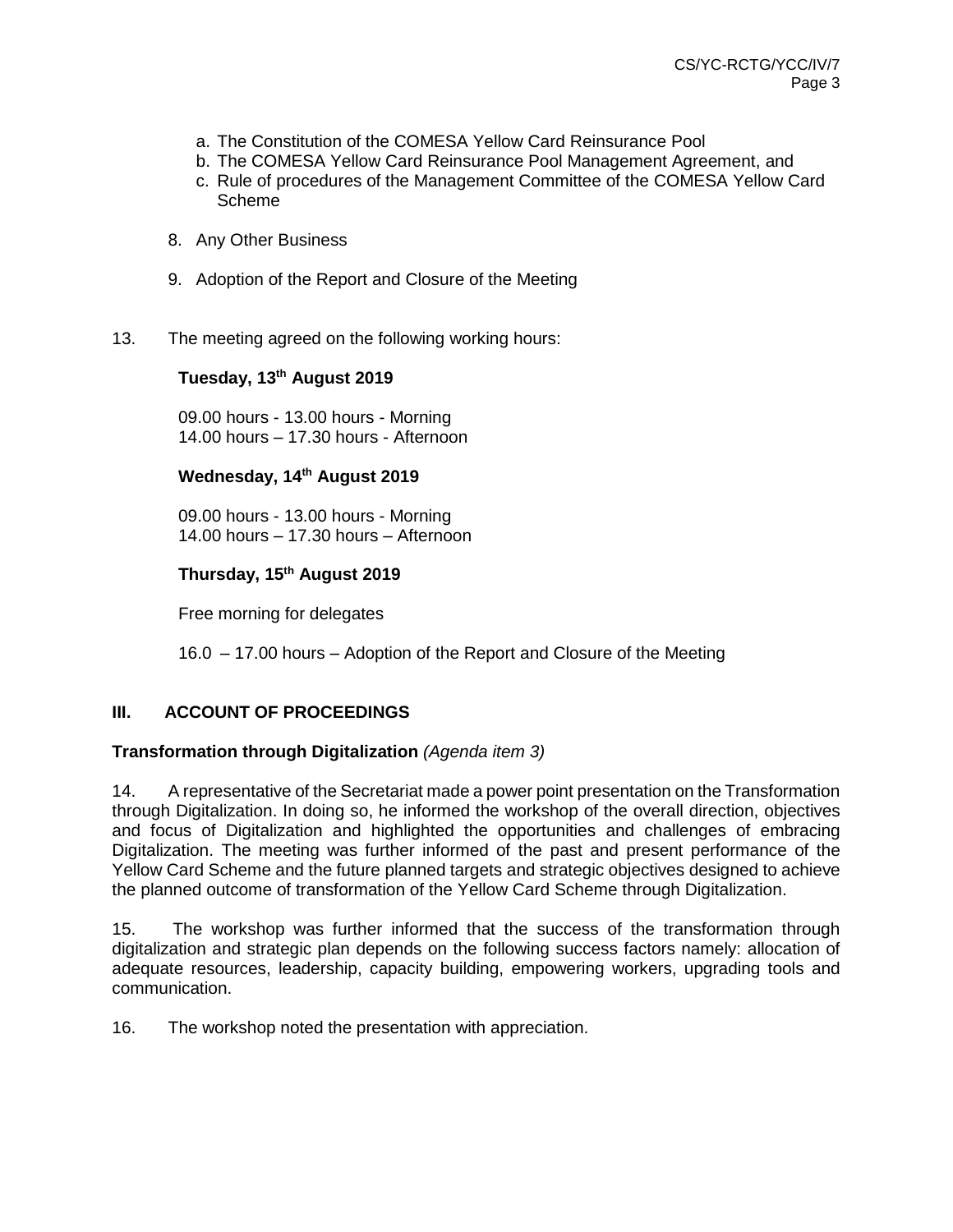# **Digital Yellow Card: - Reviewing the Production and Claims Modules** *(Agenda item 4)*

- 17. On this agenda item, the Secretariat made two separate presentations, namely:
	- a) Power point presentation on the overview of the Yellow Card Scheme business process; and
	- b) A walk-through/ demonstration on the digital Yellow Card production and claims Modules.

18. As regard to the presentation on the overview of the Yellow Card Scheme business process, the workshop was informed that the Yellow Card business process hinges on the three pillar business stages, namely: Stock Management, Yellow Card issuance, claims handling and the presentation further highlighted activities involved in each stage of the business process.

19. During the walk-through demonstration on the digital Yellow Card platform, the workshop was taken through the various steps of the issuance process of the digital Yellow Card and claims handling modules. A detail demonstration of the revised claims module which contains six key claim process elements was presented as follow:

- a) Accident Notification, Verification and Registration;
- b) Claims registration and reserving;
- c) Claim documentations;
- d) Investigation, assessment and evaluation;
- e) Negotiation and settlement; and
- f) Reimbursement by issuing Primary Insurance Companies (PICs) through their National Bureau and the Pool Managers.

20. In the discussion that followed the workshop commended the Secretariat for the complete revised claims module developed and made the following observations:

- i. Ensure that all the necessary claim supporting documents would be uploaded on the system; and
- ii. The systems should allow:
	- a) registration of multiple Third Party claimants arising out of a single accident which might not have been reported at the same time;
	- b) re-opening of settled claims file upon presentation of court judgments in favour of the third party; and
	- c) revision of the claim reserve amount at different stages of the claim.

21. The workshop further advised that underwriters should enter correct insured and vehicle details in the Digital Yellow Card platform in accordance with log book.

#### **Proposed changes to the Yellow Card Scheme Instruments** *(Agenda item 5)*

22. A representative of the Secretariat made a presentation by highlighting the proposed changes in the Yellow Card Instruments in accordance with the decisions and recommendations of the Council of Bureaux and Management Committee meetings and the implementation of the Digital Yellow Card.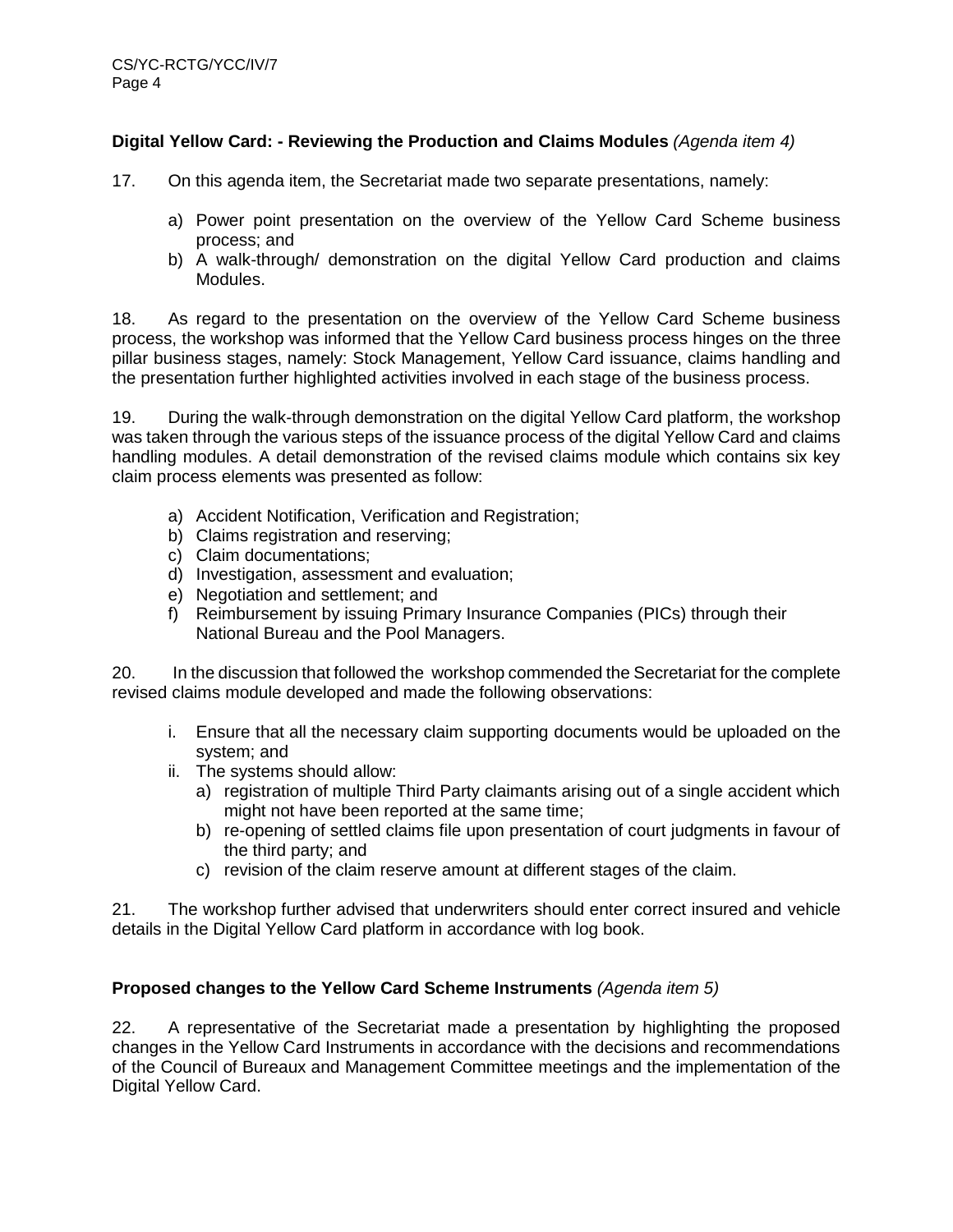23. The workshop noted the presentation with appreciation and made observation that the IT Committee should come up with an alternative option (plan B) to continue issuance of Yellow Cards to motorists when the internet down.

#### **Consideration of Reports of the Breakaway Sessions** *(Agenda items 6 & 7)*

24. In line with the organization of work adopted, the participants were divided into three breakaway sessions to consider the various Yellow Card Scheme and Reinsurance Pool instruments as follows:

- a. **Group one**: Reviewed the Operations Manual of the Yellow Card Scheme and Reinsurance Pool
- b. **Group two**: Reviewed the following instruments:
	- i. The Protocol on the Establishment of a Third-Party Motor Vehicle Insurance Scheme;
	- ii. The Inter-Bureaux Agreement for the Implementation of the Third-Party Motor Vehicle Insurance Scheme; and
	- iii. Rule of procedures of the Council of Bureaux.
- **c. Group three:** Reviewed the following instruments:
	- i. The Constitution of the COMESA Yellow Card Reinsurance Pool;
	- ii. The COMESA Yellow Card Reinsurance Pool Management Agreement; and
	- iii. Rule of Procedures of the Management Committee of the COMESA Yellow Card Reinsurance Pool.

25. The breakaway sessions deliberated on the proposed changes item by item and recommended changes in the instruments. The rapporteurs of each groups presented their reports for consideration by the plenary.

26. The plenary having deliberated on the reports presented by each group, made observations and recommendations as follows:

#### **GROUP ONE**

27. Recommendations submitted by Group one and adopted by the Plenary were as follows:

#### **OPERATIONS MANUAL OF THE YELLOW CARD SCHEME AND REINSURANCE POOL**

#### **SECTION I – UNDERWRITING – GENERAL DIRECTIVE**

28. Defining digital Yellow Card, inert an item **Section 1.2.3** as follows:

#### **1.2.3 Digital Yellow Card is an online Yellow Card issued in the Digital Platform of the Yellow Card Scheme which can be rendred in the form of Computer printable Yellow Card and/or e-Yellow Card**.

29. On issuance of Yellow Cards, insert an item **Section 1.3** as follows:

#### **1.3**. **Issuance of Yellow cards**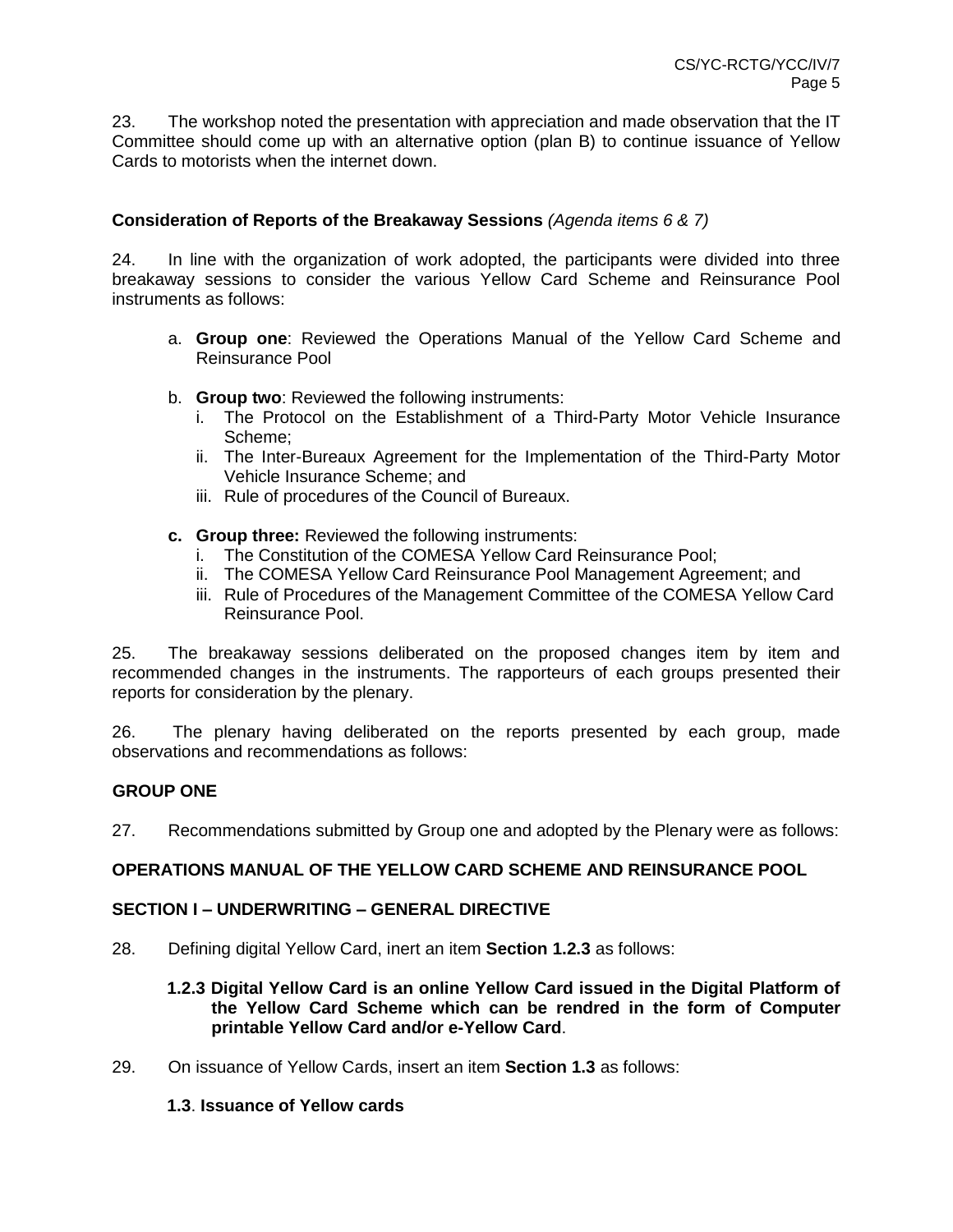**The issuance of Yellow Cards shall only be done through the dgital Yellow Card platform and any Yellow Card issued outside the digital platform shall be considered as null and void. Any claim reported from a Yellow Card issued outside the the Digital platform should not be accepted and the claimant should be informed that the Yellow Card is not genuine.**

30. To reflect computer printable Yellow Card, insert **Computer printable** under **Section 1.6.1** (a) as follows:

- 1.6.1 The practical day-to-day operation of the Scheme is the responsibility of the National Bureau in each participating state. The National Bureau has the following functions:
	- (a) It acts as the Issuing Agency: it is responsible for obtaining/supplies of **Computer printable** Yellow Card Books/Pads from the printers and making them available to member insurance companies for issuing;

31. Regarding communications, insert **Digital Yellow Card platform under Section 1.8.3** as follows**:**

- 1.8.3 A National Bureau shall make use of the **Digital Yellow Card platform,** and e-mail services in corresponding among them and with the Secretariat and the Reinsurance Pool.
- 32. Regarding Statistical Data, amend **Section 1.9.6** to read as follows:
	- 1.9.6 The **Digital Yellow Card system** shall maintain detailed statistical data on Yellow Card underwriting and claims **handled through the system**.

# **SECTION II – UNDERWRITING – PROCEDURES**

33. To reflect digitalization on issuing of Yellow Card, amend **Section 2.7.1** and insert **2.7.2, 2.7.3** and **2.7.4** as follows:

- 2.7.1 Each National Bureau shall **supply** Yellow Cards pads to its member **Primary Insurance Companies (PICs) and the PICs to their Branches using the stock module of the Digital Yellow Card system.** The members shall issue such cards to their respective insured **using the issuance module of the Digital Yellow Card platform.** The following conditions shall be strictly observed when issuing Yellow Cards:
	- (a) All information and data required should be entered into the **Digital Yellow Card system and no Yellow Card issued outside the Digital Yellow Card System shall be accepted**
- 2.7.2 **Each Primary Insurance Company, member of the National Bureau, shall follow the steps below during issuance of Yellow Cards using the Digital Yellow Card syatem:**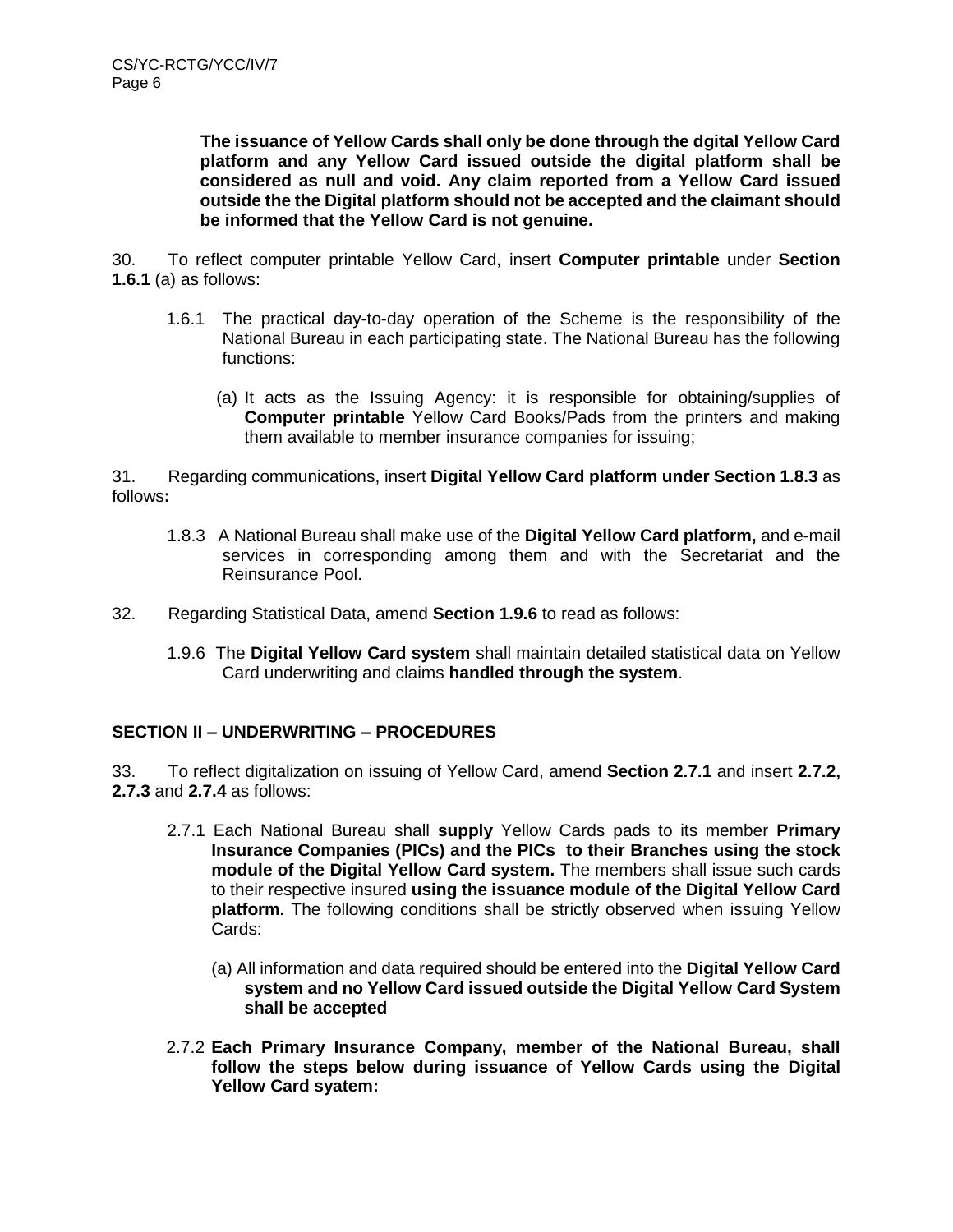- **a) Capture the following details on the template provided on the issuance module:**
	- **(i) Name of Insured**
	- **(ii) Contact details such as postal address, email and mobile no.**
	- **(iii) Primary Policy details such as policy number and period**
	- **(iv) Yellow card period**
	- **(v) Vehicle details such as registration no, engine number, chassis no., colour, make and model, type of body, number of seats and use of vehicle**
	- **(vi) Yellow Card Serial number**
	- **(vii) Countries covered; and**

**(viii)Premiums, tax and levy applicable and any other charges**

- **b) Preview the accuracy of data captured and verify the details;**
- **c) Issue the digital Yellow Card through the YC-MIS; and**
- **d) Print the details on the computer printable Yellow Card papers with security features.**
- 2.7.3 **Upon issuance of the Yellow Card, the Digital Yellow Card system shall generate and send the e-Yellow Card to the insured's email address introduced into the digital system***.*
- 2.7.4 **The Digital Yellow Card system shall also send SMS/push notification, on the Yellow Card issued, to the insured's mobile number introduced into the digital system.**
- 34. To reflect **Computer Printable** Yellow Card, amend **2.7.5** to read as follows:
	- 2.7.5 The **Computer Printable** Yellow Card shall have two copies; namely the **original** Yellow Card with **security features**, and the **file** copy. The file copy shall be for the use of the issuing insurance company.
- 35. To define "**Non-resident motor vehicles",** insert **Section 2.7.6** as follows:
	- 2.7.6 **"Non-resident motorist" means motorist with vehicle registeration plate number different from the vehicle registeration number of country where Yellow Card is requested to be issued.**

36. To reflect the Digital YC system on **Cancellation of Yellow Card**, insert **Section 2.9.1**  and amend **2.9.2** as follows:

- 2.9.1 **Issued Yellow Cards shall be cancelled in the Digital YC System under the following circumstances:**
	- a) **A mistake occurred on entering data in the Digital YC System;**
- 2.9.2 **The issuing officer shall follow the steps below in cancelling the issued Yellow Card**:
	- a) **Retrieve the issued Card**;
	- b) Rule two lines prominently across the concerned Yellow Card and the words "Cancelled" shall be written in between the two ruled lines; and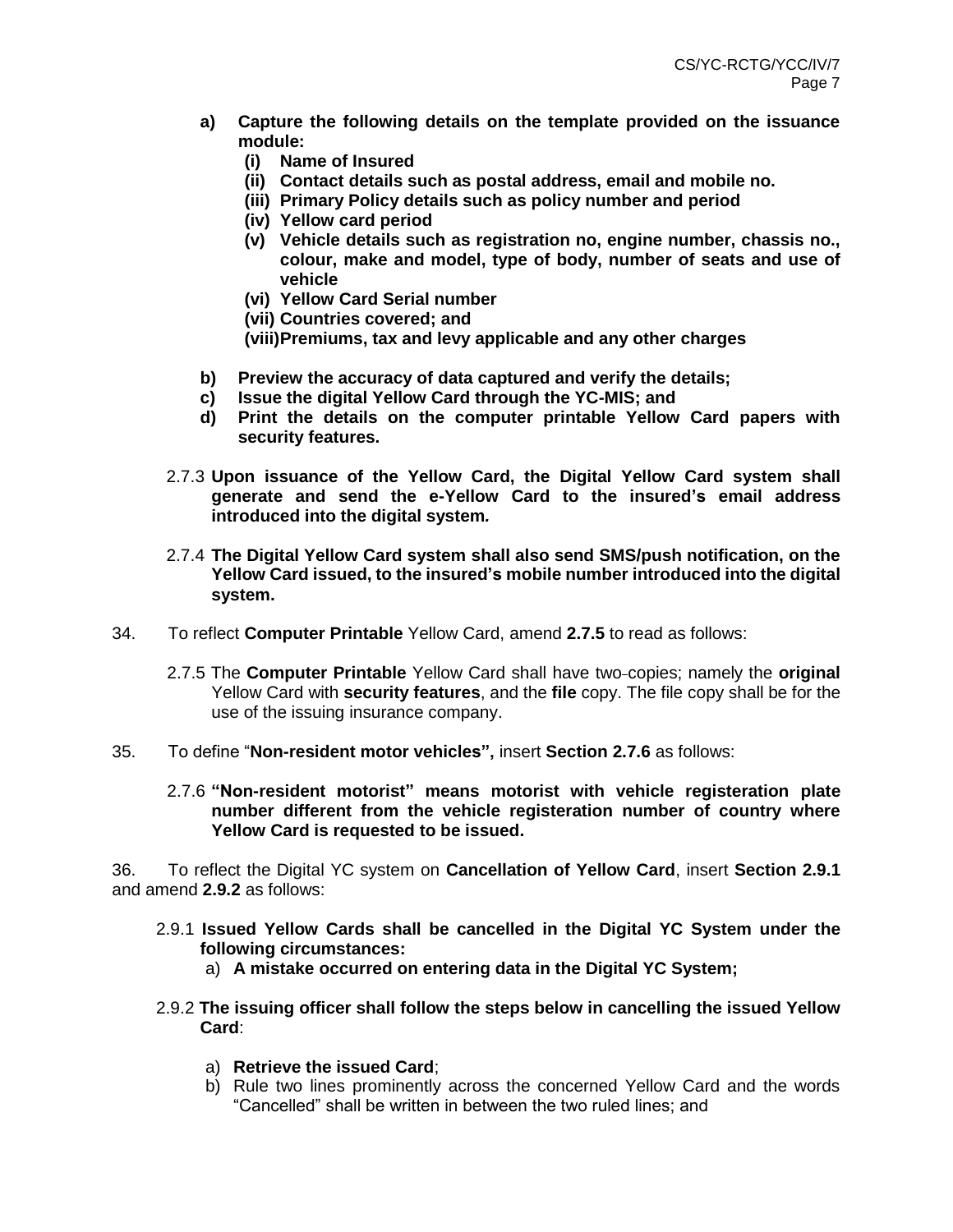#### c) **Capture the reason for cancellation of the Card and upload the copy of the scanned cancelled card into the template provided on the issuance module of the Digital YC System**.

37. To reflect notification of accident through the digital YC System and Mobile app., insert **2.10.2 (ii)** as follows;

#### 2.10.2 (ii) **"The notification of accident can be done through the Digital Yellow Card System using the mobile application**"

38. To facilitate renewal of YC online through the Digital YC System, insert **2.10.2 (b) i.** as follows;

#### 2.10.2 **(b) i. Contact its issuing National Bureau/Primary Insurance Company to get renewal or extension of the Yellow Card online through the Digital YC System**

39. To reflect generation and submission of returns through the Digital system, under **Section 2.11 Reinsurance Pool,** insert 2.11.1, 2.11.2 and 2.11.3 as follows:

- 2.11.1 **The Digital YC System shall generate a Summary of Monthly Yellow Cards issued by each issuing Primary Insurance Company based on the template (attached as Annex (i));**
- 2.11.2 **The Digital YC System shall generate the debit notes for settlement of premium returns by issuing PICs to the Pool Account;**
- 2.11.3 The **Pool Managers shall sign and seal the generated debit notes for each PIC and upload in the Digital YC system to facilitate the transfer of the funds; and**
- 2.11.4 The **issuing PICs shall make online transfer/settlement of premium returns before the end of the following month**.

40. On remittance of premium**,** insert **Digital YC System** on **section 2.12.4** and amend **2.12.6** as follows:

- 2.12.4 The **Digital YC System** shall ensure that the premium ceded to the Reinsurance Pool is 30 per cent less reinsurance commission of the total original premium collected by the primary insurer from the insured.
- 2.12.6 The National Bureau shall decline to **supply** Yellow Cards to Primary Insurance Companies who **would** fail to **transfer**/settle the Yellow Card **Pool** returns for **a period** more than **one (1)** month **and withdraw them from accessing the Digital YC System. The acess will be restored to the PIC as soon as it settles the retun due for 30 days**

# **SECTION III – CLAIMS GENERAL DIRECTIVES**

41. To reflect claims handling through the digital YC System, amend **Section 3.1.2** as follows: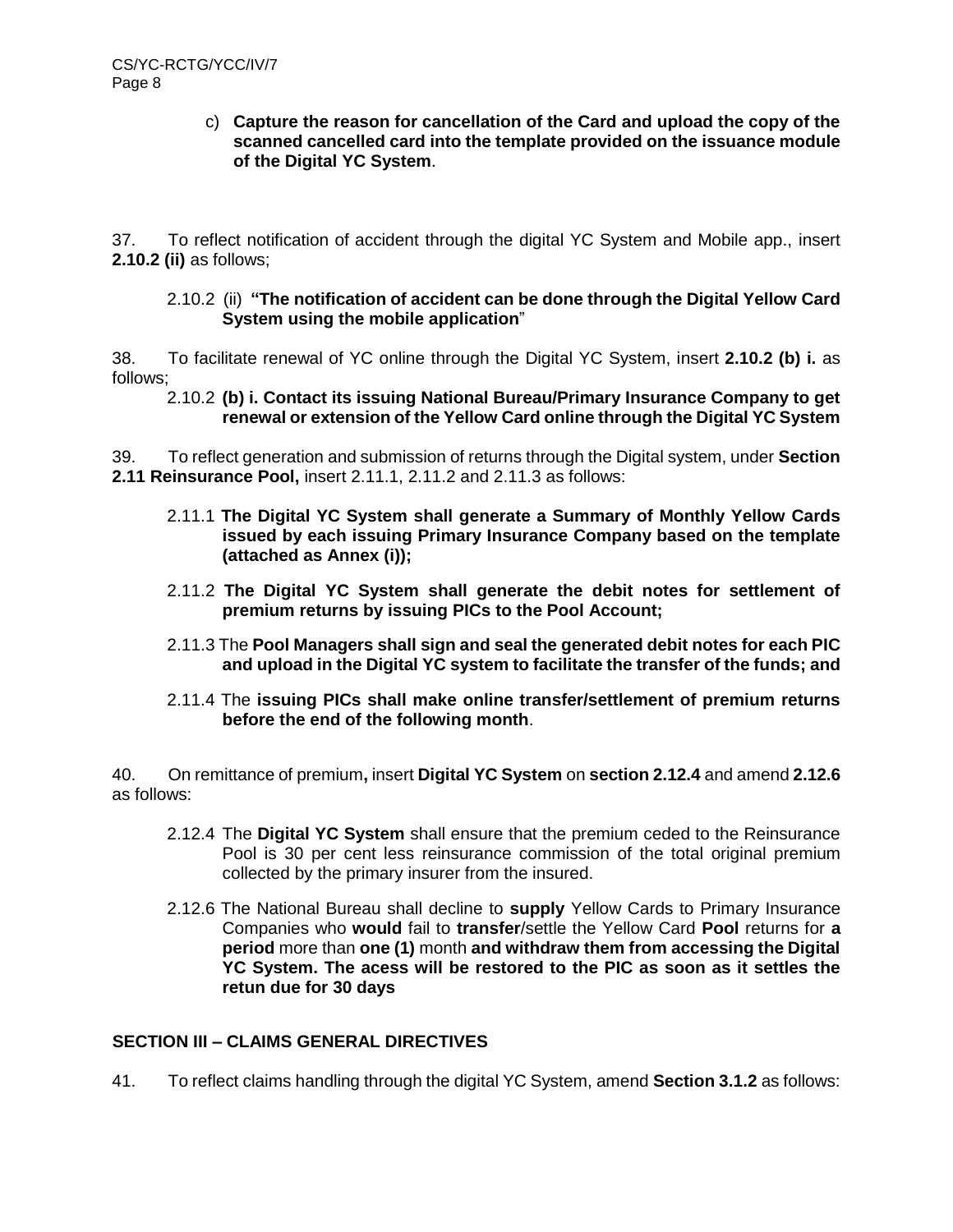- 3.1.2 The Handling Bureau shall handle Yellow Card claims in line with the normal claims handling practices, **In doing so, the Handling Bureau shall make use of the Digital YC System and follow the steps below** thus;
	- (a) Receive notification;
	- (b) **Capture the accident details**;
	- (c) Carry out **verification of the accident details;**
	- (d) **Carry out** investigations **and upload documentation of the claim on the Digital YC System;**
	- (e) Carry out an assessment and evaluation of loss and **upload assessors/inspection report**; and
	- (f) Conduct negotiations, **settle** the claim and **upload supporting documents on the Digital YC System**
- 42. Regarding notification of accidents, amend **Section 3.2** as follows:

#### **3.2 Notification**

The Handling Bureau shall as soon as is possible **receive notification of accident from the insured through walk in, email, SMS and Digital YC system mobile application.**

43. To reflect the usage of Digital YC system on verification of validity of Yellow Cards, amend **Section 3.3** as follows:

#### **3.3 Verification**

 The Handling Bureau shall verify the **Yellow Card number through the Digital YC System to ensure the Card is issued through the system before registering and handling claims**

44. On **Section 3.7 Common Excess of Loss Reinsurance Settlement Limit,** insert "**including loss of use for commercial vehicles**". On **Sections 3.10** and **3.11.1** insert "**using the digital YC system**" to reflect digitalization. Regarding, **Claims from the Common Excess of Loss Reinsurance,** insert at the end of **Section 3.11.2 "loss of use**" to include loss of use in the claim settlement.

# **SECTION IV – CLAIMS PROCEDURES**

45. To reflect the digital YC system in claims procedures, amend **Sections 4.1.2, 4.1.3, 4.2.1, 4.3.2, 4.4.3, and 4.4.4** as follows**:**

# **4.1 Notification of Claims**

- 4.1.2 As soon as any accident is notified, the Handling Bureau, without waiting for a formal claim against the holder of the Yellow Card, shall:
	- **a) online verify the validity of the Yellow Card involved in an accident;**
	- **b) enter accident details into the digital YC System such as**
		- **i) Vehicle details (registration no, make/model, body type,);**
		- **ii) Driver details (Name, address, and phone no);**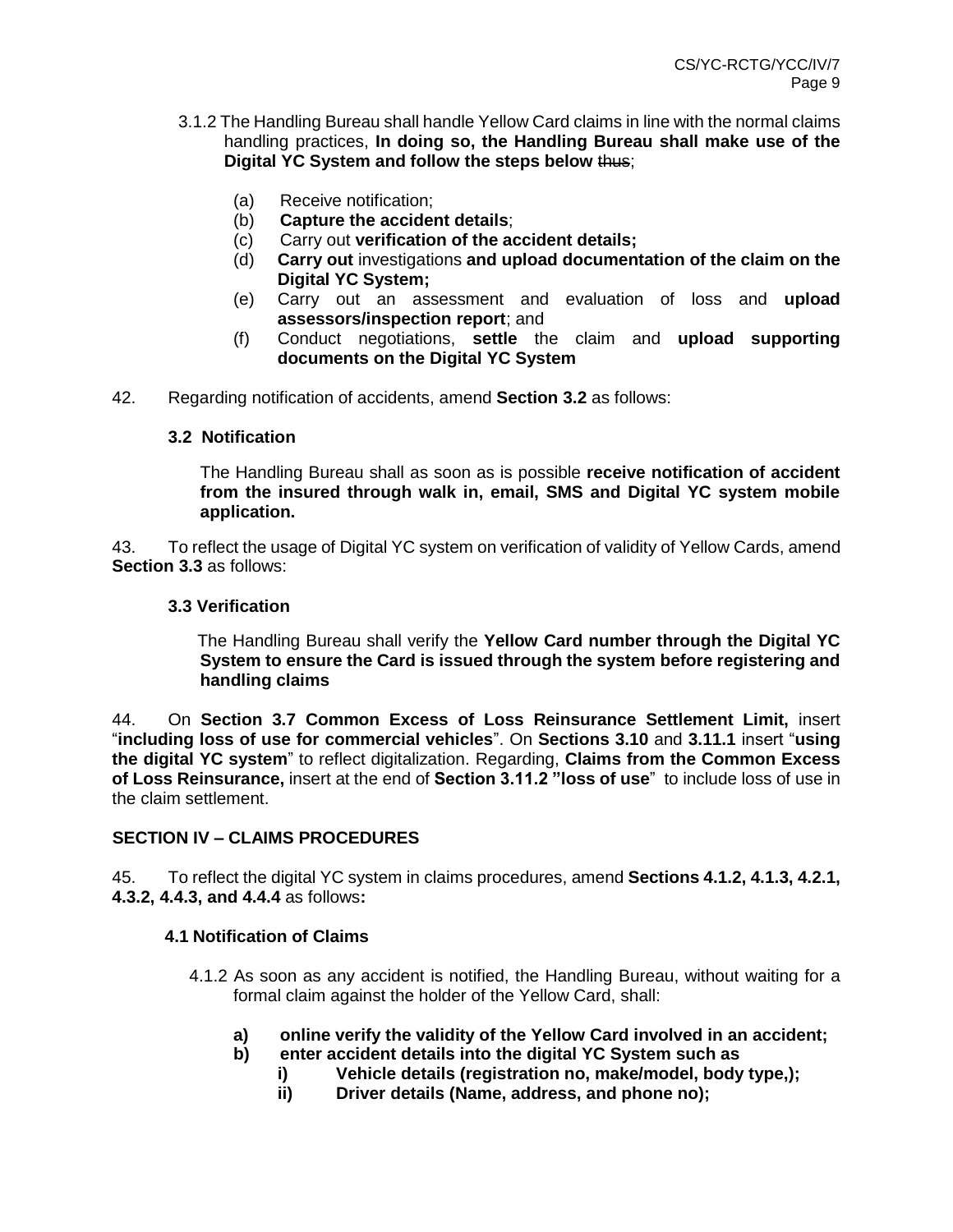.

**iii) Driver License details (no, issuing authority and date of issue);** 

**iv) Particulars of the accident (place, date and time, and description of the accident) and**

- **4.1.3 The digital YC System shall send email notification of the accident to the issuing National Bureau/ and Primary Insurance Company and Reinsurance Pool.**
- **4.2.1 Through the digital YC system, verify the online real data of the Yellow Card and** check whether the Yellow Card is genuine and has been correctly issued, signed and duly stamped**.**
- **4.3.2 After registration of details of the accident into the digital YC system by the** Handling Bureau, **the digital system** shall notify the **accident to the** Issuing Bureau and the primary insurance company that issued the Yellow Card to the policyholder.
- **4.4.3** The Handling Bureau, **shall enter in the digital YC system** full details of the nature of the accident, **indicating** the nature and extent of loss, material damage, bodily injuries and/or death, medical expenses and details of proposed settlement terms.
- **4.4.4** The total amount of the claim shall include compensation to be paid for material damage, bodily injuries, or death, cost of emergency medical expenses, legal expenses, **including loss of use as provided under the compulsory third party insurance law,** other incidental costs reasonably incurred or the agreed amount where settlement is made amicably except the handling fees due to the Handling Bureau.

46. Reflect **the digital YC system** on claim settlement limits under Sections 4.6.1 and 4.6.2 as follows.

# **4.6 Claims Settlement Limits**

- 4.6.1 Where the settlement of a claim is equal to or below US\$15,000 per claim, the Handling Bureau shall effect payment without prior authorisation from the Issuing Bureau, and **the digital YC system** advise the Issuing Bureau who shall reimburse the Handling Bureau.
- 4.6.2 The Handling Bureau shall claim for reimbursements through the Reinsurance Pool Clearing Facility, **using the digital YC system** from the Issuing Bureau for settled claims below or equal to US\$15,000.

47. To reflect the Digital YC system on the reimbursements through the Pool Cearing House, amend Sections 4.7.1, 4.7.2, 4.7.4, 4.7.5 and 4.7.8 as follows: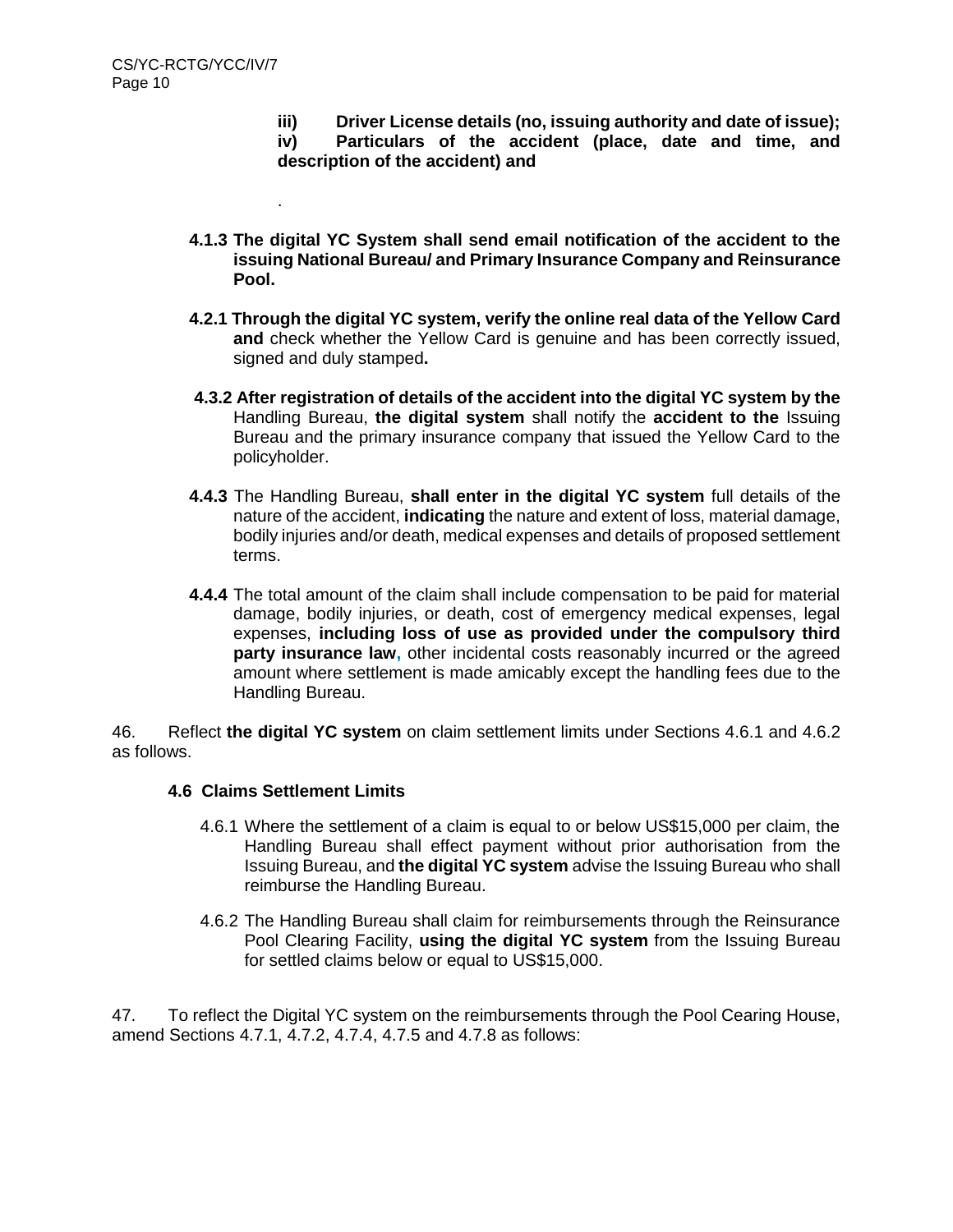- **4.7.1 The digital YC system** shall **notify** the Reinsurance Pool claims settled **by the Handling Bureau** which are below or equal to US\$15,000 in respect of each and every claim.
- **4.7.2** The Handling Bureau shall issue **and upload in the digital YC system** an Advice for Reimbursement of Paid Claims (attached as Annex (iii)) to the Reinsurance Pool showing the claims reimbursements to be made with all required supporting documents **for reimbursement of claim**;
- **4.7.3** The Reinsurance Pool shall confirm the validity of the paid claims submitted for reimbursement from the **Primary Insurance Company through the** Issuing Bureau within thirty (30) days from the date of the request before reimbursement is effected;
- **4.7.4** The Reinsurance Pool shall reimburse the Handling Bureau within thirty (30) days from the date of advice **for reimbursement** and effect the necessary recoveries from the Issuing Bureau and advise the Secretariat;
- **4.7.5** The Issuing Bureau shall **recover from the Primary Insurance Companies and** refund the Reinsurance Pool, claims reimbursement payments effected on its behalf to Handling Bureau within **thirty (30) days** from the date of advice of reimbursement;
- **4.7.8** The **digital YC system** shall **generate** quarterly statements of **accounts on** reimbursements made between the National Bureaux for claims paid on a Reinsurance Pool **on the template** attached as Annex (iv).

48. To reflect the MC recommendation on limitations on the Pool's Cleating House Facility, insert Section 4.8 as follows:

4.8 **Limitation on the Pool's Clearing houses facility.**

 **The Clearing House Facility provided by the YC -Reinsurance Pool for Inter-Bureaux claims is limited upto a maxium of US\$100,000 per National Bureaux with the exception of the National Bureaux of Ethiopia and Djibouti**.

49. To reflect the digitalization of Yellow Card, include the term "**using digital YC system**" in the following sections:

- **a) Section 4.12 Claims Exceeding US\$ 15,000;**
- **b) Section 4.13 Monthly Statements, Reports, and Borderaux; and**
- **c) Section 4.15 Cash Calls**

#### **SECTION V - ACCOUNTING**

50. To reflect digitalization, amend **Section 5 Accounting,** as follows**:**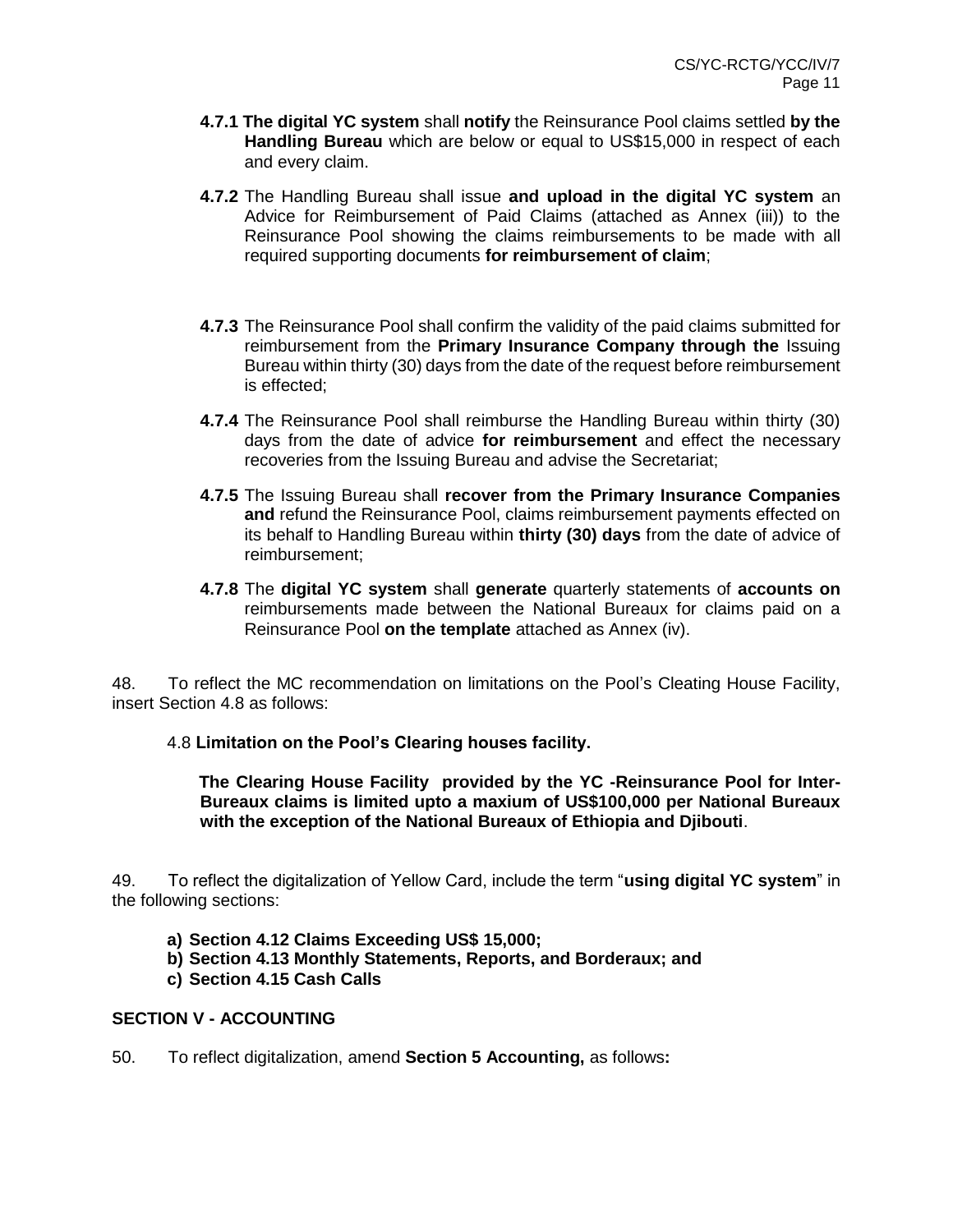- 5.1.1 **The digital YC system shall render a Quarterly Statement of Claims Account on a template attached as Annex (xii) on the next day of the end of the quarter regarding the** Current Accounts between a Handling Bureau and the Issuing Bureau, in respect of claims settlements.
- **5.1.2** The Issuing Bureau shall confirm the current accounts referred to in item 5.1.1 above no later than **one week after the Digital YC System renders them by uploading the confirmation on the system and any balance shall be settled before the end of the month.**
- **5.2.3** The Issuing and Handling Bureau and Reinsurance Pool will confirm these accounts, by **uploading the confirmation on the Digital YC System not later than one (1) week and any balance shall be settled within 30 days.**

# **SECTION VI – OBLIGATION**

51. On **Section 6.1 Measures on members failing to meet their obligations,** amend **Sections 6.1.1 a, b & c** as follows:

- 6.1.1 National Bureau shall take measures on member insurance companies that fail to meet their obligations as follows:
	- (a) **Restrict access** with immediate effect **from the digital YC system**, those members who have not remitted returns of Yellow Cards issued to the Pool for three months or more, until they meet their obligations;
	- (b) **Restrict access** with immediate effect from the **digital YC system** those Members who have not settled claims paid on their behalf; and
	- (c) Report the issues to the designating Ministry or **the Insurance Supervisory** Authority and request for intervention to pressurize the issuing company to meet its obligation.

# **SECTION VII – SECURITY OF DOCUMENTS**

52. On **Section 7.2 Yellow Card Security Feature**, amend items 7.2.2 (d) as follows:

#### 7.2.2(d) **Each issued Card has a serial number and a unique system generated Yellow Card number and QR code for verification**

53. On Section 7.2.3, the International Organization for Standardization (ISO) **ISO 3166 standard – [Codes for the representation of names of countries](https://en.wikipedia.org/wiki/ISO_3166)** was adopted

# **GROUP TWO**

54. Recommendations submitted by Group two and adopted by the Plenary were as follows:

# **PROTOCOL ON THE ESTABLISHMENT OF A THIRD- PARTY MOTOR VEHICLE INSURANCE SCHEME**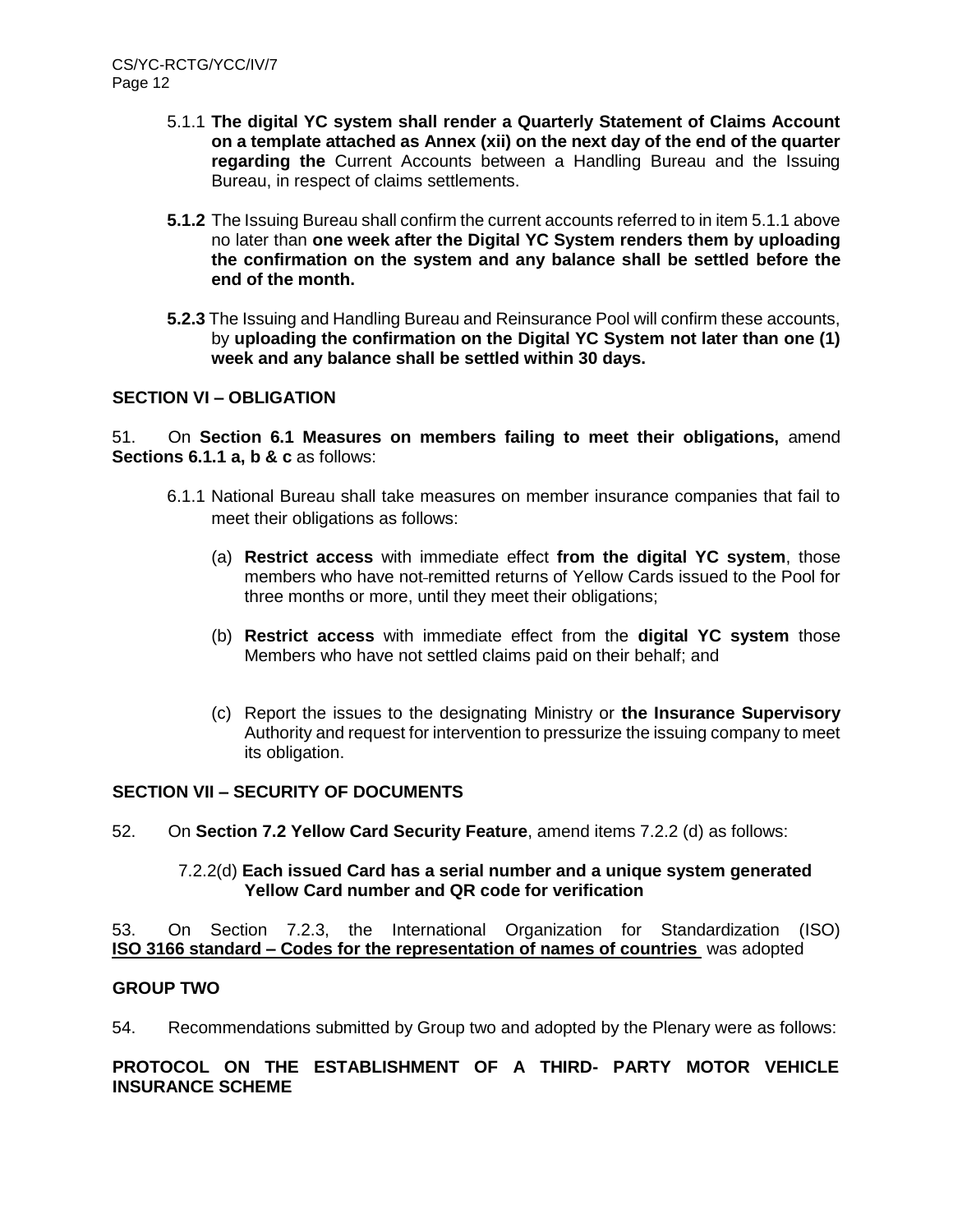55. The group considered the Protocol of the Yellow Card and did not make any recommendations for change as the protocol was signed by high level parties (heads of states) and any changes would require Council of Ministers engagement and referral to various inter governments for their input before changes are effected.

# **INTER-BUREAUX AGREEMENT FOR THE IMPLEMENTATION OF THE THIRD-PARTY MOTOR VEHICLE INSURANCE SCHEME**

# 56. **Article 1- Definition:**

- i. Proposed for the introduction of a new definition for Digital Yellow Card; and
- ii. Definitions of YC-MIS; and e-Yellow should be revised and be made more clear.

57. **Article 2.3- Issuing of Yellow Cards:** proposed to change the last wording in the provision to read "any Yellow Card processed outside the digital system shall be "**null and void**" to replace the term "**invalid**".

58. **Article 3.3- Claims handling:** Proposed for inclusion of the Pool among the entities to be notified of an accident. And the provision to read "the digital Yellow Card shall send email notification of an accident to the issuing National Bureau/primary insurance company and "**the Pool"**

59. **Article 5.4- Claims settlement authorization limit:** proposed for the cross checking with the Operational Manual with the wording….. the issuing Bureau shall recover claims settled on its behalf from the Primary Insurance Companies (PICs) and reimburse the Pool within thirty (30) days…

60. **Articles 11- Compliance with Operational Manual:** Proposed for the change of the title of the Article to read "Compliance with Yellow Card Instruments"….To replace title of "Compliance with Operating Manual"

61. Proposed for the addition of a new Clause 11.2 to read as "Measures shall be taken against National Bureaux that do not comply with the Yellow Card Instruments as prescribed by the Council of Bureaux or as stipulated in the Yellow Card Instruments….

# **RULES OF PROCEDURES OF THE COUNCIL OF BUREAUX**

62. **Article 1- Definition**: Proposed for the addition of a new definition of Member Country to define countries that are members of the Yellow Card Scheme but not COMESA. Clarify with legal division on the definition of a Member Country. The definition of Member Country to read as "Member Country means a State that is a member of the Yellow Card Scheme".

# **OPERATIONS MANUAL**

63. Under Section 1.2.3: e-Yellow Card and the physical format should continue to be issued as per regulatory requirements of the various Member States.

64. Under Section 1.3: The YC-MIS should be the only processing system for Yellow Cards and no parallel manual system should be allowed.

65. Furthermore, Group two made the following obserations: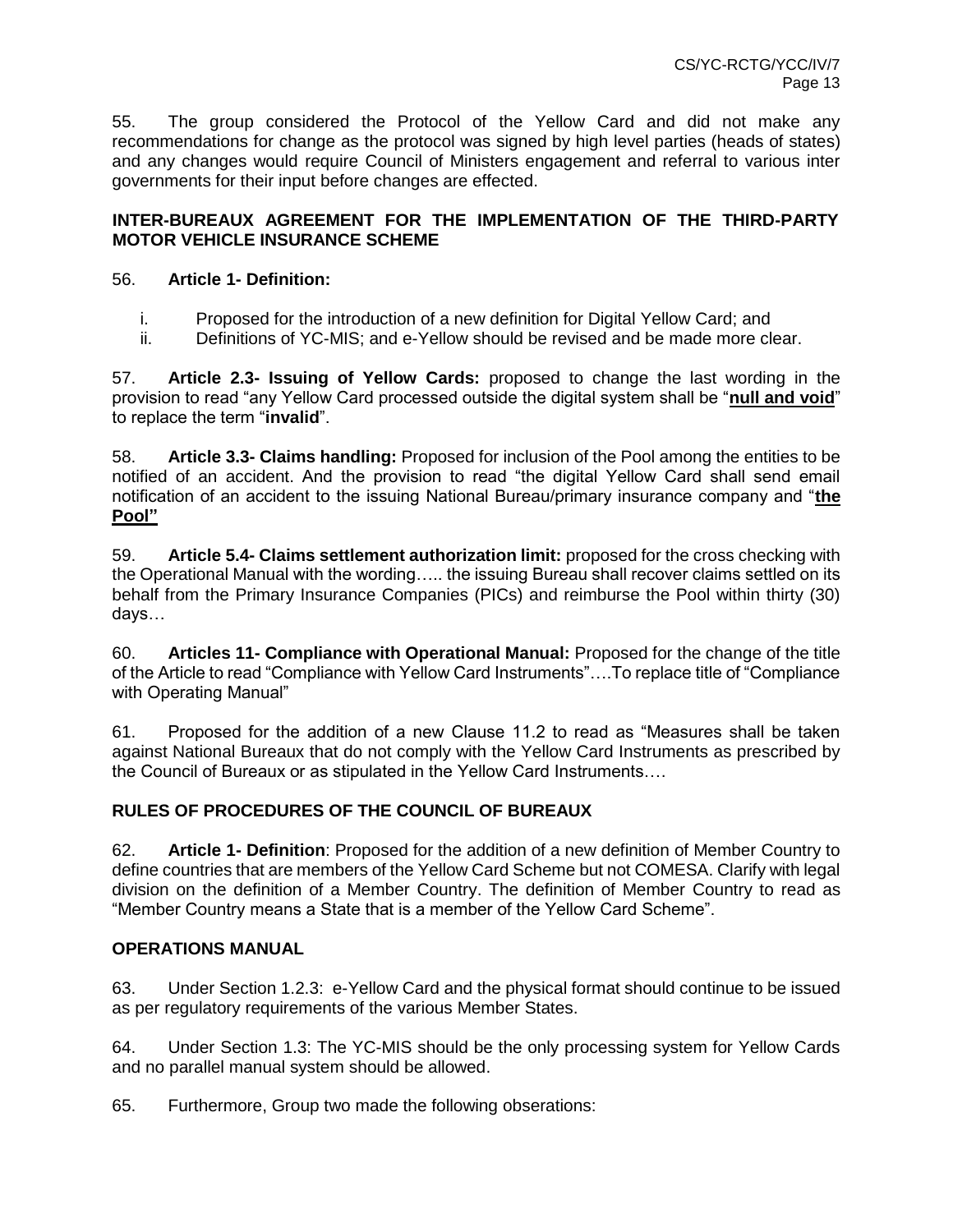- d) National Bureaux and their PICs should be encouraged to use the YC-MIS testing module and give their feedback;
- e) There is need to find out how Bureaux can co-operate and assist each other with regard to claims above limits; and
- f) Loss of use guidelines should be developed to determine scope and limits of losses payable

# **GROUP THREE**

66. Recommendations submitted by Group three and adopted by the Plenary:

# **Constitution of the COMESA Yellow Card Reinsurance Pool**

67. **ARTICLE 1 - Definitions**: Proposed the following amends:

- i. Delet "General Assembly" including its definition;
- ii. Provide explicitly what claims handling Bureau will handle.

Handling Bureau definition to read: "means the National Bureau that handles Yellow Card claims in the country where an accident occurs".

iii. Replace "General Assembly" with "Council of Bureaux" wherever it appears in the document.

68. The above amendments to be reflected in the definitions and any reference to General Assembly thereafter in the document will be replaced accordingly.

69. **ARTICLE 4: Objectives of the Pool:** Proposed to include additional function for the Pool as follow:

(e) Provide fund Management services to the funds of the Yellow Card Reinsurance Pool.

70. **ARTICLE 5**: **Organs of the Pool**: Replace "Organs" with "Governance"

# 71. **ARTICLE 6: Composition, Functions and Meetings of the General Assembly:**

i. Item 4 (f) proposed that the MC should be given power to approve annual audited accounts of the Pool and Council of Bureaux should only ratify the accounts.

Item 4 (f) to read *"Ratify the annual audited accounts of the Pool".*

ii. Item 7- Proposed to delete the sentence starting from "provided that the office bearers of the General Assembly shall at all times be the same as the office bearers of the Council of Bureaux.

Item 7 to read "*Subject to the provisions of the Protocol, this Constitution and the Inter-Bureaux Agreement, the Council of Bureaux shall determine its own rules of procedure for the conduct of its meetings"*.

72. **ARTICLE 7: The Management Committee, Composition, Functions and Meetings**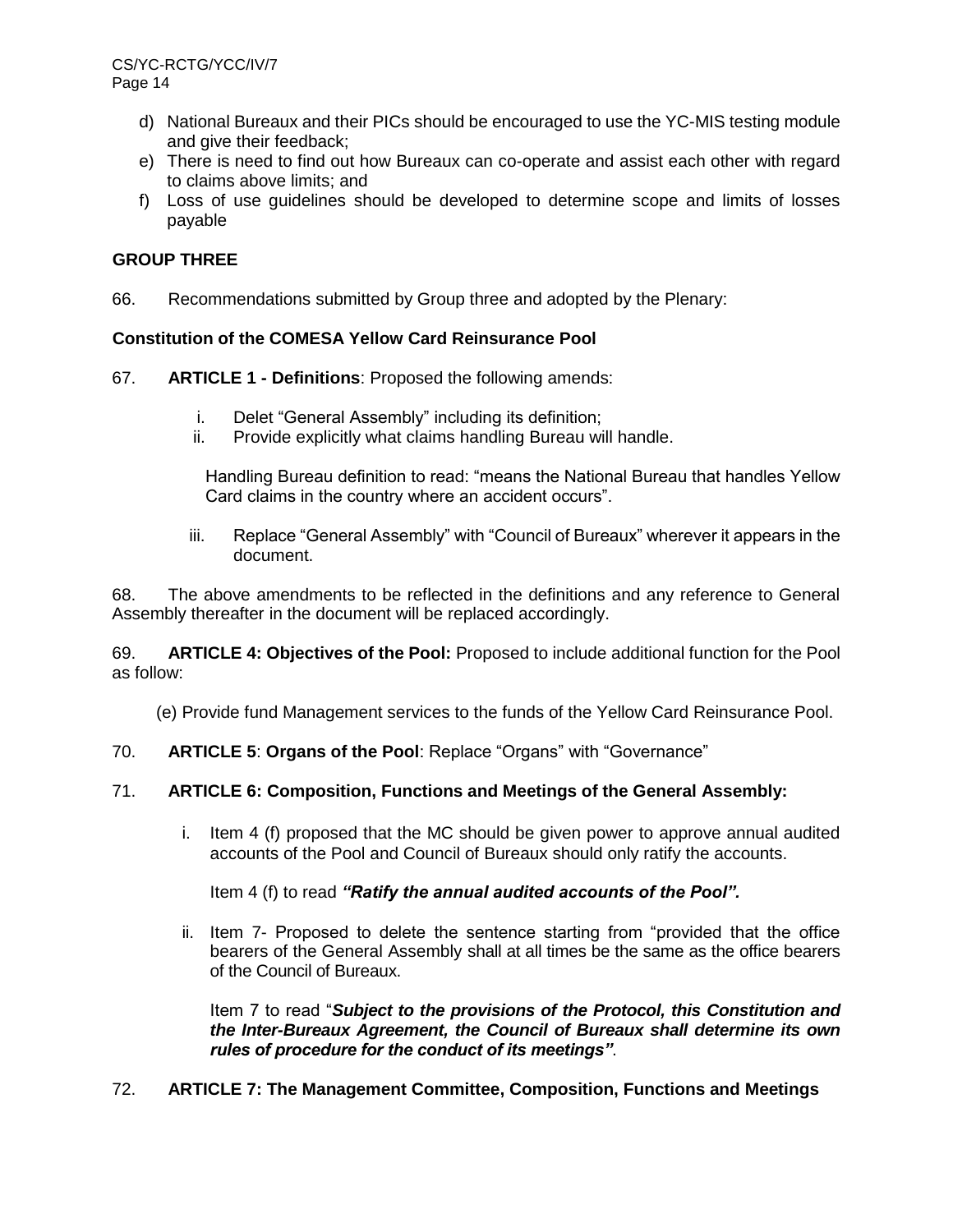2 (o), proposed to give power to the Committee to consider and approve the annual accounts of the Pool and addition function of determining Pool's banking and investment policies.

#### 2 (o) to read "The Committee shall *Consider and approve the annual accounts of the Pool*" and

#### 2 (p) to read "The Committee shall *determine the Pool's banking and investment policies".*

# 73. **ARTICLE 8: The Manager:** item 1

Proposed for the subjection of renewal of the Manager's management agreement to a competitive bidding process at each renewal and deletion of the last sentence of the Article.

Article 8, Item 1 to read "*The Manager shall be appointed for a term of three years and shall be eligible for re-appointment for one or more term (s) of three years provided that there shall be competitive bidding at each and every renewal and whose bids shall be submitted to the MC through the Secretariat*".

Item 4 (a) proposed to include the wordings "**Yellow Card Scheme**" and "**ceded by National Bureaux**" and add an addition responsibility of the Managers as item 4 (i) on the need for preparation and submission of Pool annual work plan.

#### Item 4 (a) to read "*accept Yellow Card Scheme business ceded by National Bureaux*" and

# Item 4 (i) to read "*Prepare and submit annual work plan to the MC through the Secretariat".*

74. **ARCTICLE 17: Dispute Settlement -** Made grammar correction of the word "failing" to read "failure to"

75. **ARTICLE I9**: **Official languages** - The Arabic language to replace the Portuguese and the Article to read "English, French and **Arabic.**"

# **REVIEW OF THE YC REINSURANCE POOL MANAGEMENT AGREEMENT**

76. In order to maintain consistency in the terminology used in all the instruments, it was proposed that the terminology "**General Assembly**" be replaced with "**Council of Bureaux**" wherever it shall appear in the document.

77. **ARTICLE 8: Functions of the Manager:** Proposed the following amends**:**

Item 3 (a) to insert the words "Yellow Card" and "ceded by National Bureaux".

Item 3 (a) to read "*accept Yellow Card business ceded by National Bureaux*"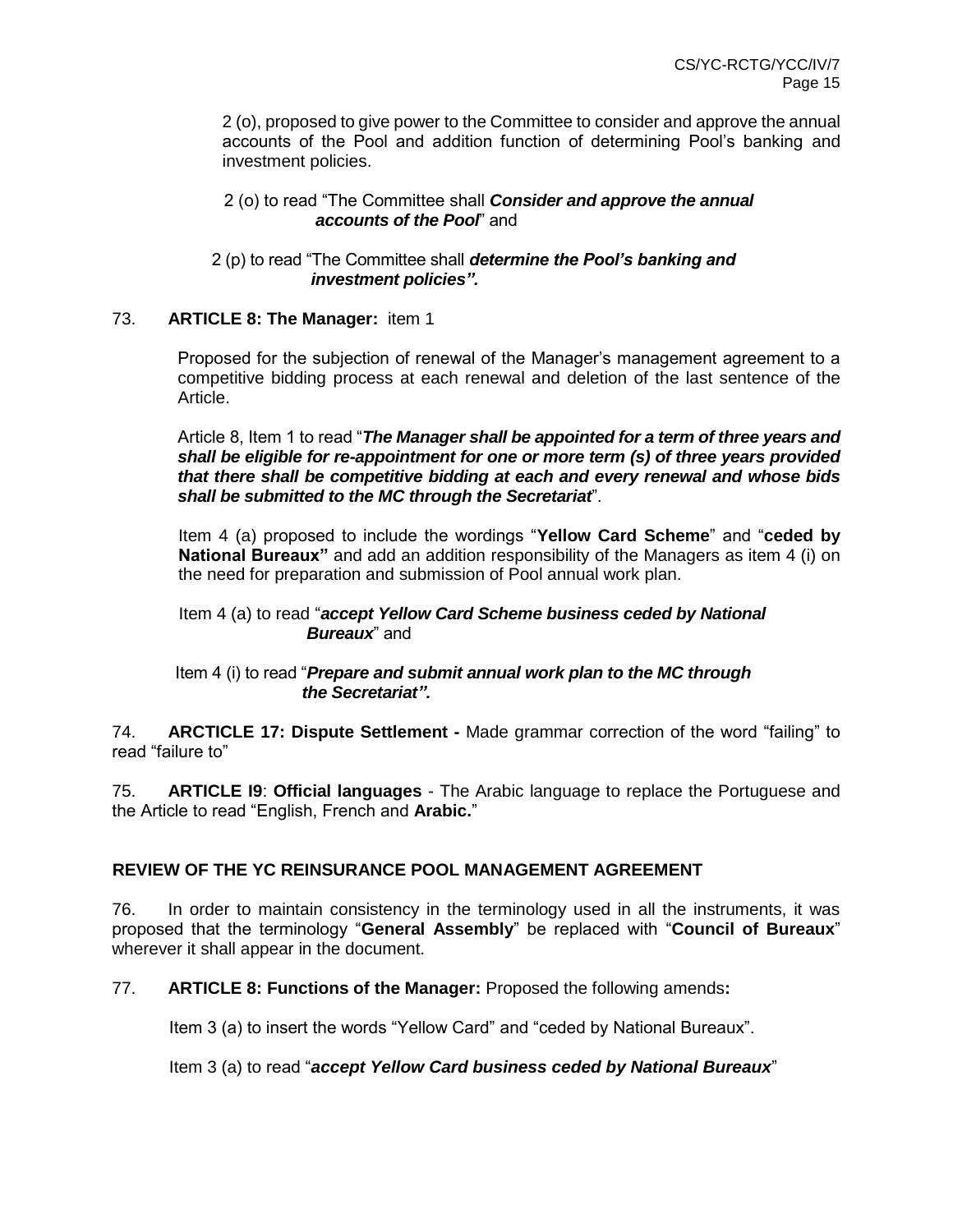Item 3 (g) Reports on the operations of the Pool to be submitted to the Committee through Secretariat.

# Item 3 (g) to read "**submit reports on the operations of the Pool to the Committee through the Secretariat**"

 proposed for inclusion of item 3 (h) to read "**Prepare and submit annual work plan to the MC through the Secretariat**".

78. **ARTICLE 13, Commencement - Duration:** Proposed to change the period of the contract from Five (5) to three (3)

79. **ARTICLE 17 - AMENDMENTS:** Made a typo correction of "text" to "next"

80. **ARTICLE 18- SETTLEMENT OF DISPUTES:** Made a typo correction of "sixth" to "sixty".

# **REVIEW OF RULES OF PROCEDURES OF THE MANAGEMENT COMMITTEE (MC)**

81. The Rules of procedures of the Management Committee (MC) was considered and all rules governing proceedings of a Management Committee Meeting were found to be in order and hence no proposed amends were made to the document.

# **Any Other Business** (*Agenda item 10)*

82. There was no any other business.

# **Adoption of the Report and Closing of the meeting** (*Agenda item 11)*

83. The Meeting considered the draft report paragraph by paragraph and adopted the report after making some amendments.

98. At the closure of the meeting, the delegate from the National Bureau of Rwanda, Mr. Kalimba Jean Claude, Yellow Card Coordinator for Rwanda, thanked the Government and people of Ethiopia for the warm hospitality extended to the delegates during their stay in Addis Ababa. He also thanked the National Bureau of Ethiopia, Ethiopian Insurance Corporation for hosting the workshop and for the excellent facilities offered to the delegates. Mr. Claude commended the Chairperson for the manner he guided the meeting deliberations. He further thanked the COMESA Secretariat for the good organization of the meeting, the delegates for having found time to attend the meeting and for their valuable contributions they made during the deliberations.

99. In closing the meeting, the Chairperson thanked all the delegates for their valuable contributions and wished them a safe journey to their respective Countries.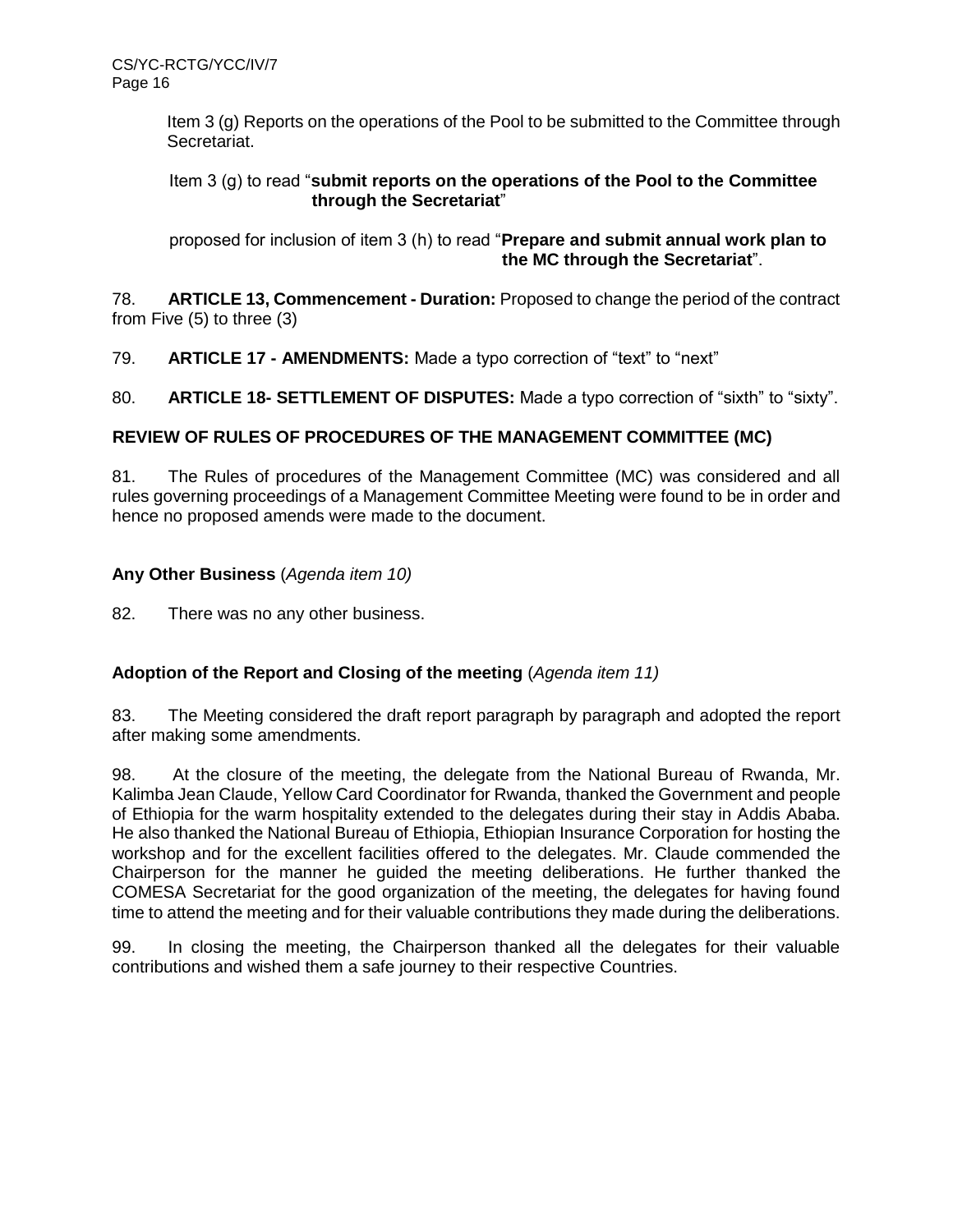**Annex I**

#### **LIST OF PARTICIPANTS/LISTE DES PARTICIPANTS**

#### **BURUNDI**

1. M. Gihena Antoine Pépin, COMESA Yellow Card National Bureau of Burundi Coordinator, Société d'Assurances du Burundi (SOCABU), Ministry of Finance, P.O Box 2440, Bujumbura, Burundi. Tel.: +257 711 962 71 / +257 614 403 31 (mobile) +257 22 28 50 84, email: [antoinepepin.gihena@yahoo.fr](mailto:antoinepepin.gihena@yahoo.fr) [apepin.gihena@socabu-assurances.com](mailto:apepin.gihena@socabu-assurances.com)

2. Mrs Nibizi Chantal, IT Focal point, IT Expert, Société d'Assurances du Burundi (SOCABU), Ministry of Finance, P.O Box 2440, Bujumbura, Burundi. Tel.: +257 799 394 59, Fa : +257 22226803, email : [nibizi.chantal@socabu-assurances.com](mailto:nibizi.chantal@socabu-assurances.com)

#### **DJIBOUTI**

3. M. Abdi Ibrahim Farah, Directeur Pool Assurances, Djibouti. Tel. +25377 66 35 97, email [abdiemanos@yahoo.fr](mailto:abdiemanos@yahoo.fr)

#### **DR CONGO/ RD CONGO**

4. M. Bushiri Ramazani, Directeur de la Région Sud/Est, Société Nationale d'Assurances (SONAS), Lubumbashi, République démocratique du Congo. Tel.: +243 999932272, email: [bushiriramazani@gmail.com](mailto:bushiriramazani@gmail.com) [bushirir@yahoo.fr](mailto:bushirir@yahoo.fr)

5. M. Lusangi Mafundo Justin, Sous Chef de Service, Société Nationale d'Assurances (SONAS), Kinshasa, République démocratique du Congo. Tel.: +243 818105853 / 0852915575,email: [jlusangi@gmail.com](mailto:jlusangi@gmail.com)

#### **ERITREA/ ERITHRÉE**

6. Mr. Samuel Teklemaryam, Acting Technical Manager, National Insurance Corporation of Eritrea (NICE), Asmara, Eritrea. Tel.: +291123000, email: [samuelt@niceritrea.com](mailto:samuelt@niceritrea.com)

#### **ETHIOPIA/ ÉTHIOPIE**

7. Mr Fikry Abdulmejid, Deputy Chief Executive Officer, Ethiopian Insurance Corporation, Addis Ababa, Ethiopia. Tel.: +251 911 21 71 52, email: [fabdulmejid@yahoo.com](mailto:fabdulmejid@yahoo.com)

8. Mr Alemayehu Shibeshi, National Bureau Coordinator, Ethiopian Insurance Corporation, Addis Ababa, Ethiopia. Tel.: +251 911 21 40 39, email: [comesaycard@eic-et.com](mailto:comesaycard@eic-et.com)

9. Ms. Asmiya Gebregiorgis, Assistant Yellow Card Coordinator, Ethiopian Insurance Corporation, Addis Ababa, Ethiopia. Tel.: +251 913332045, Fax: +251115504000, email: [asmigg2@gmail.com](mailto:asmigg2@gmail.com) [comesaycard@eic-et.com](mailto:comesaycard@eic-et.com)

10. Mr Amanuel Wendmuzengu, IT Focal Point, Ethiopian Insurance Corporation, Addis Ababa, Ethiopia. Tel.: +251 913266552, email: [amiyeic@gmail.com](mailto:amiyeic@gmail.com)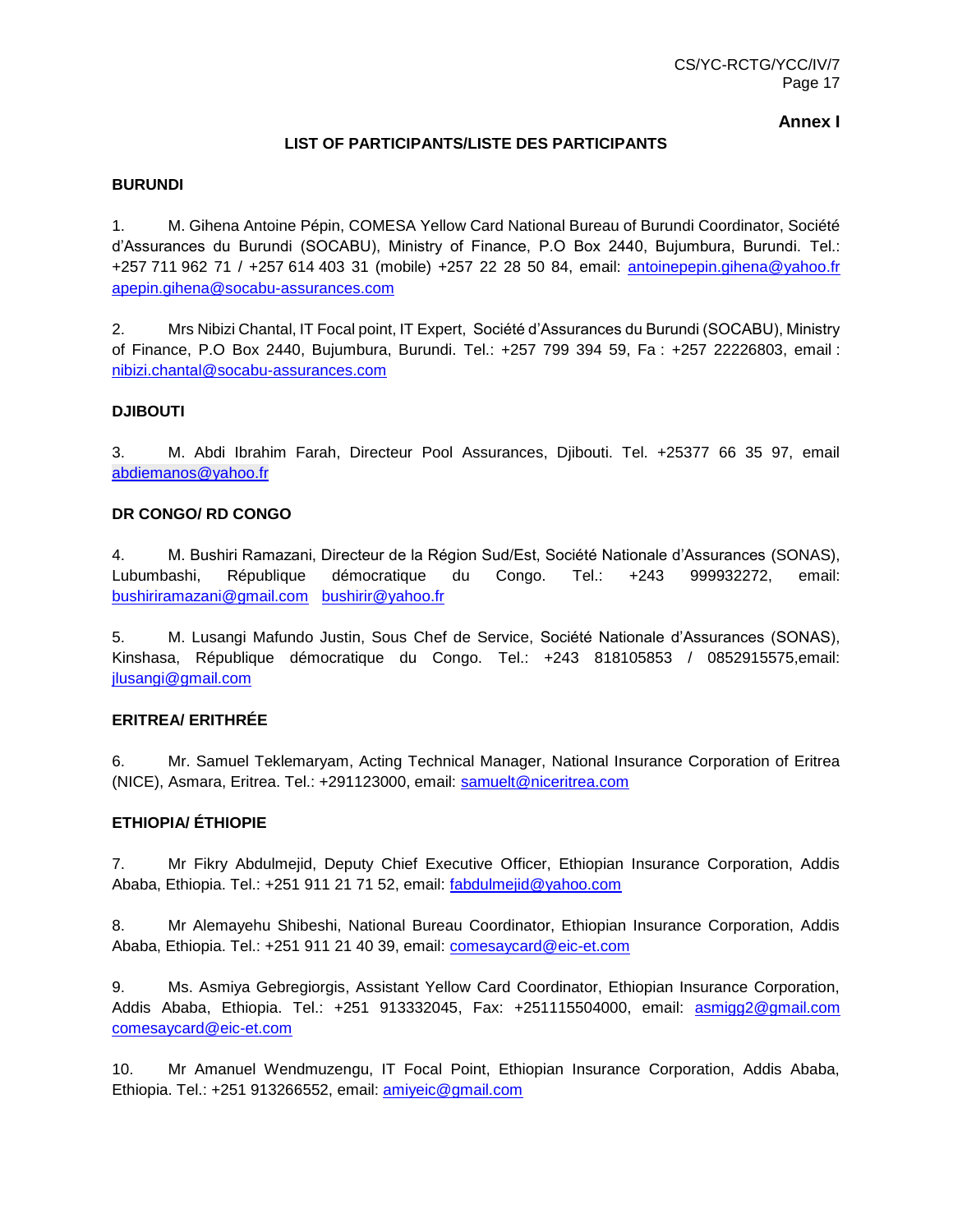CS/YC-RCTG/YCC/IV/7 Page 18

11. Mr Neway Getahilen, Team Leader, Ethiopian Insurance Corporation, P.O. Box 2543, Addis Ababa, Ethiopia. Tel.: +251 911 022350, email: [newayg2018@gmail.com](mailto:newayg2018@gmail.com)

12. Mr Gofta Assefa, Team Leader, Ethiopian Insurance Corporation, P.O. Box 2543, Addis Ababa, Ethiopia. Tel.: +251 911 022350, email: [hasctgofta2016@gail.com](mailto:hasctgofta2016@gail.com)

13. Mr Tesfaye Gebissa Sarba, Team Leader, Ethiopian Insurance Corporation, Addis Ababa, Ethiopia. Tel.: +251 11 55 12400, email: [tesafyesusg@gmail.cm](mailto:tesafyesusg@gmail.cm)

14. Mr Melkamu Muluneh, Team Leader, Ethiopian Insurance Corporation, Addis Ababa, Ethiopia. Tel.: +251 911 055556, email: [mmuluneh1981@gmail.com](mailto:mmuluneh1981@gmail.com)

15. Ms Tigist Teklemariam Gebrewolde, Team Leader, Ethiopian Insurance Corporation, Addis Ababa, Ethiopia. Tel.: +251 911 123753, email: [mariamtigi@gmail.com](mailto:mariamtigi@gmail.com)

16. Mr Biniam Shiferaw, Team Leader, Team Leader, Ethiopian Insurance Corporation, Addis Ababa, Ethiopia. Tel.: +251 115521025/ +251 911 807377, email: [binshi2007@yahoo.com](mailto:binshi2007@yahoo.com)

17. Mr Kemal UshI Teda, Principal Customer Care Officer, Ethiopian Insurance Corporation, Addis Ababa, Ethiopia. Tel.: +251 912 425433, email: [westermarketing@eic.et.com](mailto:westermarketing@eic.et.com)

18. Mr IbrahIm Abdela, System Administrator (IT Focal Point), Ethiopian Insurance Corporation, Addis Ababa, Ethiopia. Tel.: +251 911 017879, email: [munajahassen@gmail.com](mailto:munajahassen@gmail.com)

19. Ms Firework Gonfa, System Administrator, Ethiopian Insurance Corporation, Addis Ababa, Ethiopia. Tel.: +251 969 423 474, email: [fireonfa@gmail.com](mailto:fireonfa@gmail.com)

20. Mr Daniel Birhanu Asnake, System Administrator, Ethiopian Insurance Corporation, Addis Ababa, Ethiopia. Tel.: +251 913 172978, email: [daneic2010@gmail.com](mailto:daneic2010@gmail.com)

21. Ms Yetemwork Eticha, System Administrator, Ethiopian Insurance Corporation, Addis Ababa, Ethiopia. Tel.: +251 911 742195, email: [yetemet@gmail.com](mailto:yetemet@gmail.com)

22. Mr Asechalew Belay, IT - System Administrator, Ethiopian Insurance Corporation, Addis Ababa, Ethiopia. Tel.: +251 913 766552, email: [aschebelay@gmail.com](mailto:aschebelay@gmail.com)

23. Ms Mihiret Adugna, System Administrator, Ethiopian Insurance Corporation, Addis Ababa, Ethiopia. Tel.: +251 920 663554, email: [mihiretadugna@gmail.com](mailto:mihiretadugna@gmail.com)

24. Mr Tamirat Belay Deneke, IT – A/Manager, Abay Insurance S.C., Addis Ababa, Ethiopia. Tel.: +251 911 806484, email: [tamirat.belay@gmail.com](mailto:tamirat.belay@gmail.com) or [tamirat.belay@abayinsurancesharecompany.com](mailto:tamirat.belay@abayinsurancesharecompany.com)

25. Ms Rekit Telayneh, IT Officer, Lion Insurance S.C, P.O. Box 26281/5000, Addis Ababa, Ethiopia. Tel.: +251 11 618 7000 / +251 913 001499, email: [jekikze@gmail.com](mailto:jekikze@gmail.com)

26. Mr Biruk Zemelak, Network Administrator, Africa Insurance Co., P.O. Box 12941, Addis Ababa, Ethiopia. Tel.: +251 116 637716, email: [birukadmas@gmail.com](mailto:birukadmas@gmail.com)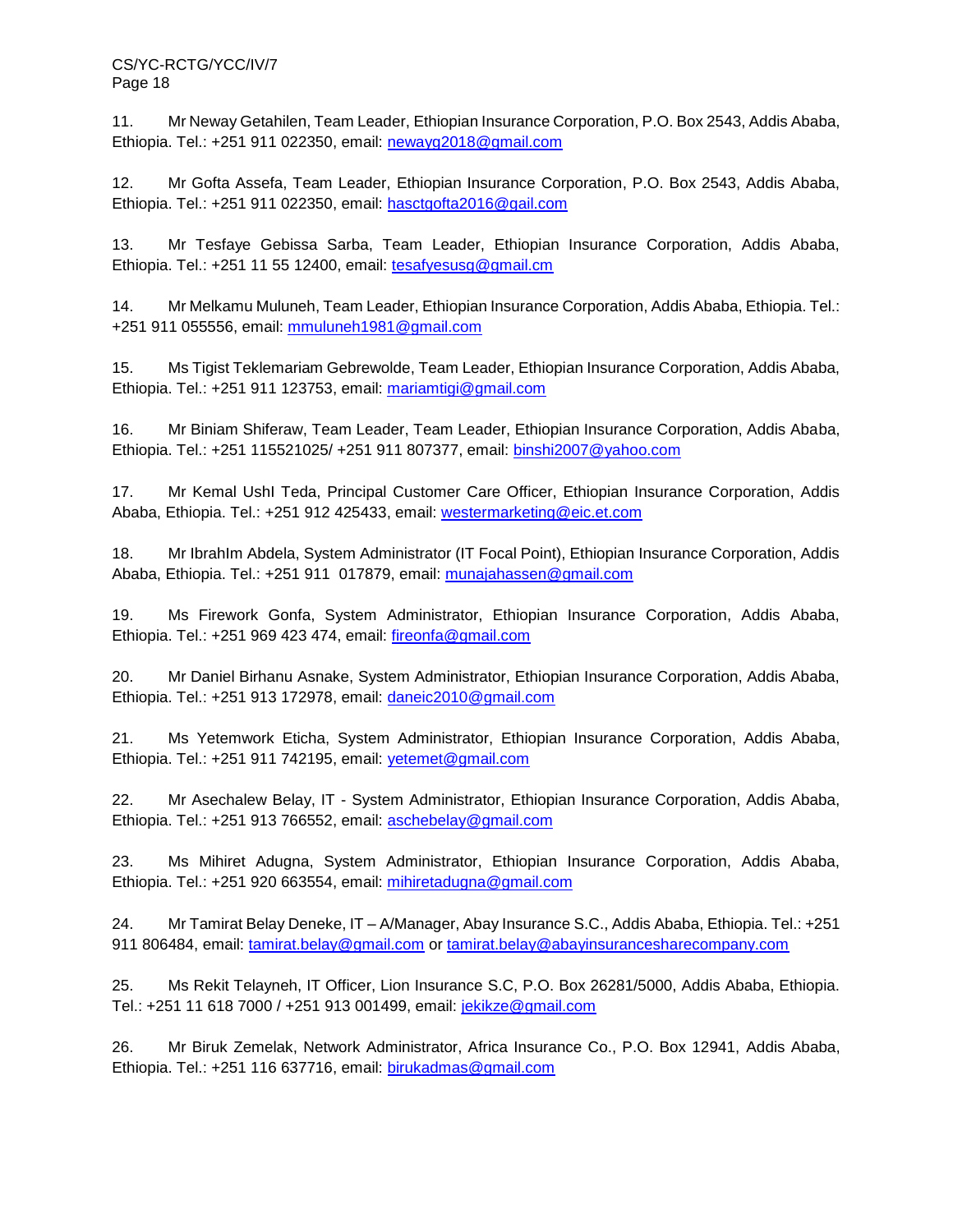27. Mr Abdisa Biratis Daba, Deputy Claims Division, Onnia Insurance Co. S.C., Addis Ababa, Ethiopia. Tel.: +251 11 5572148, email: [abdisabiratu@gmail.com](mailto:abdisabiratu@gmail.com)

28. Mr Mikias Wondimu, IT, Lucy Insurance S.C., Addis Ababa, Ethiopia. Tel.: +251 911 062960, email: [ict@lucyinsuranceet.com](mailto:ict@lucyinsuranceet.com)

29. Mr Eyob Habtamu Gebru, Claims Department Manager, Global Insurance, Addis Ababa, Ethiopia. Tel.: +251 912 645477 /+251 935 998895, email: [eliyabeyo24@gmail.com](mailto:eliyabeyo24@gmail.com)

30. Mr Girum Fekede Bonger, Director, Claims & Engineering Services, The United Insurance, P.O. Box 1156, Addis Ababa, Ethiopia. Tel.: +251 114 655656 /+251 911 699 999, email: [girum@unic](mailto:girum@unic-ethiopia.com)[ethiopia.com](mailto:girum@unic-ethiopia.com)

31. Mr Beedemariam Zewde, Claims Manager, NIB Insurance Co., P.O. Box 23932, Addis Ababa, Ethiopia. Tel.: +251 911 117339, email: [beedemariam@gmail.com](mailto:beedemariam@gmail.com)

32. Mr Goitom Tmhrtu, A/Claims Manager, Lion Insurance, Addis Ababa, Ethiopia. Tel.: +251 920 173527, email: [goitomtmhrtu12@gmail.com](mailto:goitomtmhrtu12@gmail.com)

33. Ms Tigist Tensou, Senior System Administrator, Nyala Insurance, Addis Ababa, Ethiopia. Tel.: +251 911 866022, email: [tigistt@nyalainsurancesc.com](mailto:tigistt@nyalainsurancesc.com)

34. Mr Mekit Eshetu, Claims Manager, Nile Insurance Sico, Addis Ababa, Ethiopia. Tel.: +251 920 173527, email: [mekiteshetu2020@gmail.com](mailto:mekiteshetu2020@gmail.com)

35. Mr Mehari Minas Asfaw, Manager, Claims Department, Ethio Life & General Insurance, Addis Ababa, Ethiopia. Tel.: +251 922 724099 / 0911 855284, email: [mehari.minas@yahoo.com](mailto:mehari.minas@yahoo.com)

36. Misrak Wondafrash Feysa, Director, Claims, NICE Insurance, Addis Ababa, Ethiopia. Tel.: +251 913 09 83 88, email: [wmisre@gmail.com](mailto:wmisre@gmail.com)

37. Mr Samson Abera, Claims Manager, National Bureau of Ethiopia. Addis Ababa, Ethiopia. Tel.: +251 911 184780, email: [aberasamson83@gmail.com](mailto:aberasamson83@gmail.com)

38. Ms Horenus Abebe, Claims Supervisor, Awash Insurance Company S.C., Addis Ababa, Ethiopia. Tel.: +251 913 25 78 90, email: [horenusabebe123@gmail.com](mailto:horenusabebe123@gmail.com)

39. Mr Bruk Alemayehu, IT Manager, Berhan Insurance S.C., Addis Ababa, Ethiopia. Tel.: +251 913 941808, email: [bruking13@gmail.com](mailto:bruking13@gmail.com)

40. Mr Alemayehu Shibshi, Director, MICBRBOD, National Bureau of Ethiopia. Addis Ababa, Ethiopia. Tel.: +251 911 21 40 39, email: [ashibeshi@gmail.com](mailto:ashibeshi@gmail.com)

41. Ms Tihtena Abebe Alemayehu, Head Underwriting & Branch Support Division, NIB Insurance Co. Addis Ababa, Ethiopia. Tel.: +251 911 45 61 38, email: [tihtena@nibnsurancethiopia.com](mailto:tihtena@nibnsurancethiopia.com)

42. Mr Alemayehu Dorsis, Manager IT Department, Oromia Insurance Co. S.C., P.O. Box 10090, Addis Ababa, Ethiopia. Tel.: +251 911 015051, email: [yadorsis@gmail.com](mailto:yadorsis@gmail.com)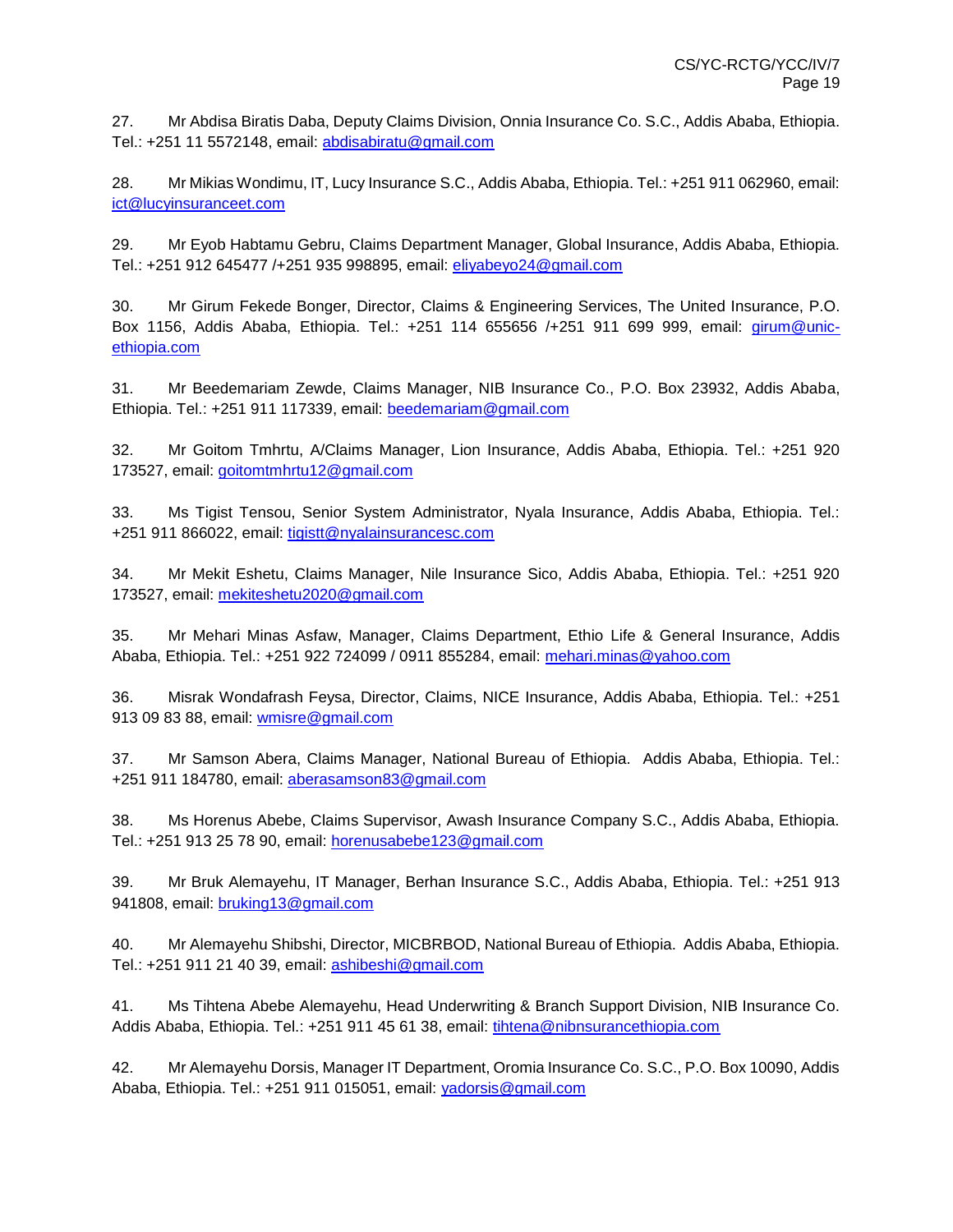CS/YC-RCTG/YCC/IV/7 Page 20

43. Mr Deresse Berhanu, Manager Information System and Technology, Awash Insurance. Co S.C., Addis Ababa, Ethiopia. Tel.: +251 911 182885, email: [deresseberhanu@gmail.com](mailto:deresseberhanu@gmail.com)

44. Ms Yeshihareg Fentie, IT Manager, Ethio Life and General Insurance, Addis Ababa, Ethiopia. Tel.: +251 911 69 7091, email: [yeshifhagm@gmail.com](mailto:yeshifhagm@gmail.com)

45. Mr Aliye Mohamed, IT Manager, United Insurance Co S.C., Addis Ababa, Ethiopia. Tel.: +251 966 216363, email: [alim@unic-ethiopia.com](mailto:alim@unic-ethiopia.com)

46. Ms Meskerem Shenkute, Claim Division Manager, Buna Insurance Co, Addis Ababa, Ethiopia. Tel.: +251 911 454618, email: [mekeremsh@gmail.com](mailto:mekeremsh@gmail.com)

47. Ms Enas Mohammed Yusuf, Reinsurance Division Head, Nile Insurance S.C., Addis Ababa, Ethiopia. Tel.: +251 913 055090, email: [enasmohammed07@gmail.com](mailto:enasmohammed07@gmail.com)

48. Mr Selamyihun Kiflu Sisay, Senior IT System Administrator, National Insurance of Ethiopia (NICE) S.C. Tel: +251 920 488 414, email: [hekof7@gmail.com](mailto:hekof7@gmail.com)

49. Mr Tewodros Lemma, Claims Manager, Abay Insurance S.C., Addis Ababa, Ethiopia. Tel.: +251 115 5353000, email: [l\\_tewodros@yahoo.com](mailto:l_tewodros@yahoo.com)

50. Mr Yasabu Garadew, Claims Manager, Addis Ababa, Ethiopia. Tel.: +251 984 878466, email: [yasabu08@gmail.com](mailto:yasabu08@gmail.com)

51. Mr Afework Haile Mariamenatu, Head Claims, Addis Ababa, Ethiopia. Tel.: +911 016656, email: [mariamenatuafework@gmail.com](mailto:mariamenatuafework@gmail.com)

52. Mr Abebe Worku, Motor Claim Division Manager, Tsehay insurance s.c Addis Ababa, Ethiopia. Tel.: +251 913 45 97 62, email: [Abenegn@gmail.com](mailto:Abenegn@gmail.com)

53. Mr Ephrem Mekasha, ICT Focal Person, Tsehay Insurance, Addis Ababa, Ethiopia. Tel.: +251 913 379855, email: [ephremint@gmail.com](mailto:ephremint@gmail.com)

54. Mr Daniel Sisay, Compliance and IT Expert, Bunna Insurance S.C., Addis Ababa, Ethiopia. Tel.: +251 911 113324 / +251 11 1263079, email: [rasdani.cool@gmail.com](mailto:rasdani.cool@gmail.com)

55. Mr Bereket Zewdu, IT Officer, Ginhai Insurance, Addis Ababa, Ethiopia. Tel.: +251 911 745173, email: [bereketzewdu@gmail.com](mailto:bereketzewdu@gmail.com)

56. Mr Dagim Girmachew Mammo, IT Project Coordinator, NIB Insurance Co. S.C. Addis Ababa, Ethiopia. Tel.: +251 11 155 217 52, email: [dagim@nibinsurancethiopia.com](mailto:dagim@nibinsurancethiopia.com)

57. Mr Admasu Zerihun, Claims Department Manager, Berhan Insurance S.C, Addis Ababa, Ethiopia. Tel.: +251 930 077856, email: [admasu2000@yahoo.com](mailto:admasu2000@yahoo.com)

# **KENYA**

58. Mr Robert S. Namunane, National coordinator, Kenya Reinsurance Corporation, P.O. Box 30271, Nairobi, Kenya. Tel.: +254 722 800 098, email: [namunane@kenyare.co.ke](mailto:namunane@kenyare.co.ke)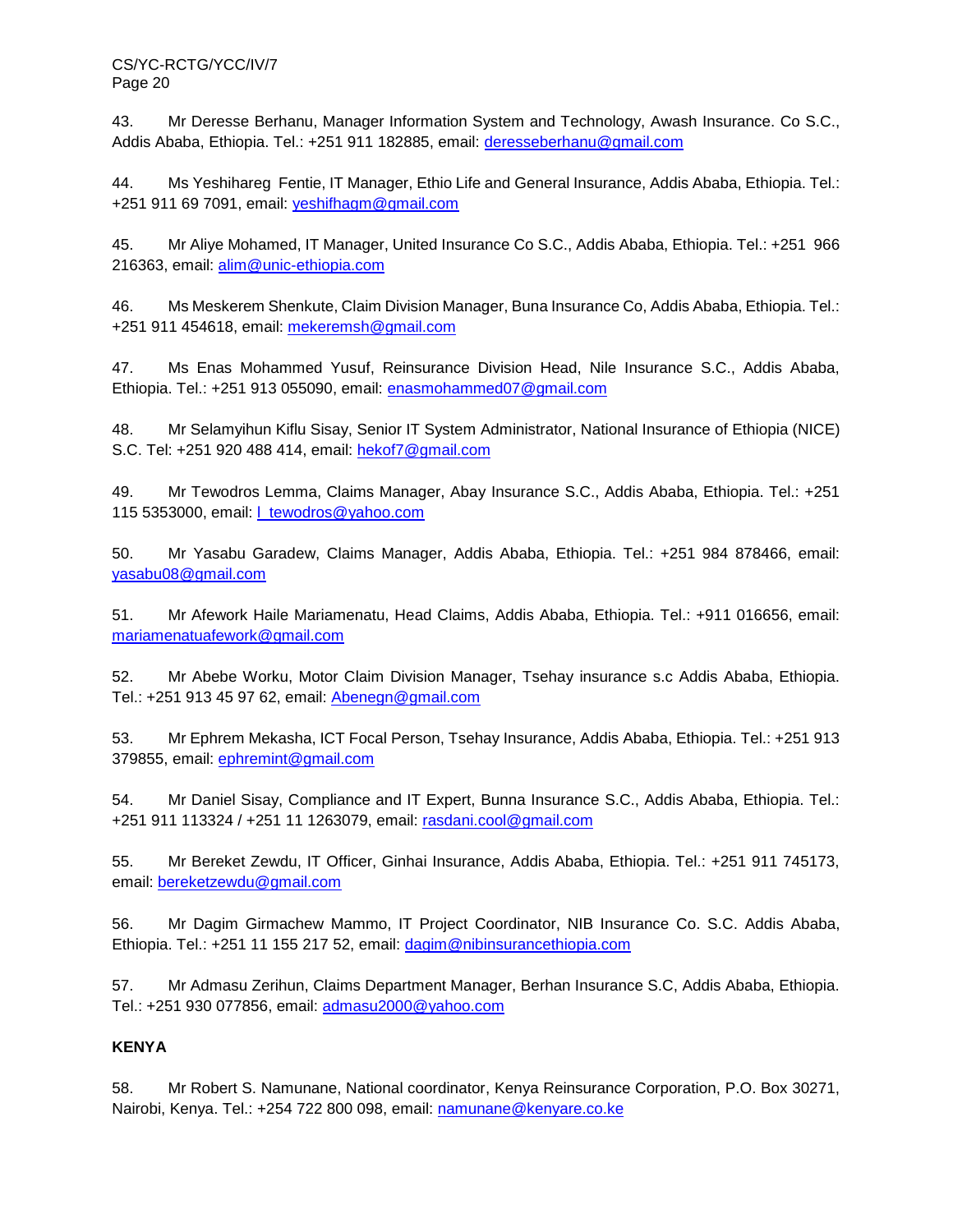59. Mr Samuel Kithinji Ruugia, Assistant Manager Research & BI, Kenya Reinsurance Corporation, P.O. Box 30271, Nairobi, Kenya. Tel.: +254 722475577, email: [ruugia@kenyare.co.ke](mailto:ruugia@kenyare.co.ke)

#### **RWANDA**

60. Mr Kalimba Jean Claude, Yellow Card Coordinator, P.O. Box 1035, SONARWA, Kigali, Rwanda. Tel.: +250 788230122, email: [claude.kalimba@sonarwa.co.rw](mailto:claude.kalimba@sonarwa.co.rw)

61. Mr Jean Désiré Kajangana, System & Network Administrator, P.O. Box 1035, SONARWA, Kigali, Rwanda. Tel.: +250 738627787 / +250 788 627787

#### **UGANDA/ OUGANDA**

62. Ms Nantume Daisy, COMESA Yellow CardCoordinator, NIC General Insurance Co. Ltd P. O Box 7134, Kampala; Uganda. Tel.: +256 772 684 401 / +256 756 506 234, email: [dnantume@nic.co.ug](mailto:dnantume@nic.co.ug)

#### **ZAMBIA/ ZAMBIE**

63. Mervis Muwowo Ndumba, Manager – Motor, Marine & Aviation, National Coordinator COMESA Yellow Card, ZSIC General Insurance, P.O. Box 30894, Lusaka, Zambia. Tel: +260 9777 849 283, email : [mndumba@zsicgi.co.zm](mailto:mndumba@zsicgi.co.zm)

64. Mr Lubinda Akamandisa, IT Officer, ZSIC General Insurance, P.O. Box Box 30894, Lusaka, Zambia. Tel.: +260 977 864 001, email: [lakamandisa@zsicgi.co.zm](mailto:lakamandisa@zsicgi.co.zm)

#### **ZEP-RE**

65. Mr Jerry E. Sogoli, Head of COMESA Pool and Programs, ZEP-RE (PTA Reinsurance Company), P.O. Box 36966, Lusaka, Zambia. Tel.: +260 972 986 586, email: [jsogoli@zep-re.com](mailto:jsogoli@zep-re.com)

66. Ms Nyaradzo Gotora, Financial Reporting Accountant, ZEP-RE (PTA Reinsurance Company), P.O. Box 42769-00100, Nairobi, Kenya. Tel.: +254 20 497 3000 / +254 20 273 8444, email: [ngotora@zep-re.com](mailto:ngotora@zep-re.com)

67. Namonje Kalala, Underwriting and Claims -Handler, CYC/RCTG, Box 36966, Lusaka, Zambia. Tel: +260 979 159 139, Email: [nkalala@zep-re.com](mailto:nkalala@zep-re.com)

#### **COMESA SECRETARIAT/SECRÉTARIAT DU COMESA**

68. Mr. Berhane Giday, Chief Programme Officer, Yellow Card - RCTG Office, COMESA Secretariat, P.O. Box 30051, Ben Bella Road, Lusaka, Zambia. Tel.: +260 211 22 95 27/32, email: [bgiday@comesa.int](mailto:bgiday@comesa.int)

69. Mr. Debebe Tamene, Senior Insurance Expert, Yellow Card - RCTG Office, COMESA Secretariat, P.O. Box 30051, Ben Bella Road, Lusaka, Zambia. Tel.: +260 211 22 95 27/32, email[: chakiza@comesa.int](mailto:chakiza@comesa.int)

70. Mr Kelvin Chisongo, Insurance Expert, Yellow Card - RCTG Office, COMESA Secretariat, P.O. Box 30051, Ben Bella Road, Lusaka, Zambia. Tel.: +260 211 22 95 27/32, email: [kchisongo@comesa.int](mailto:kchisongo@comesa.int)